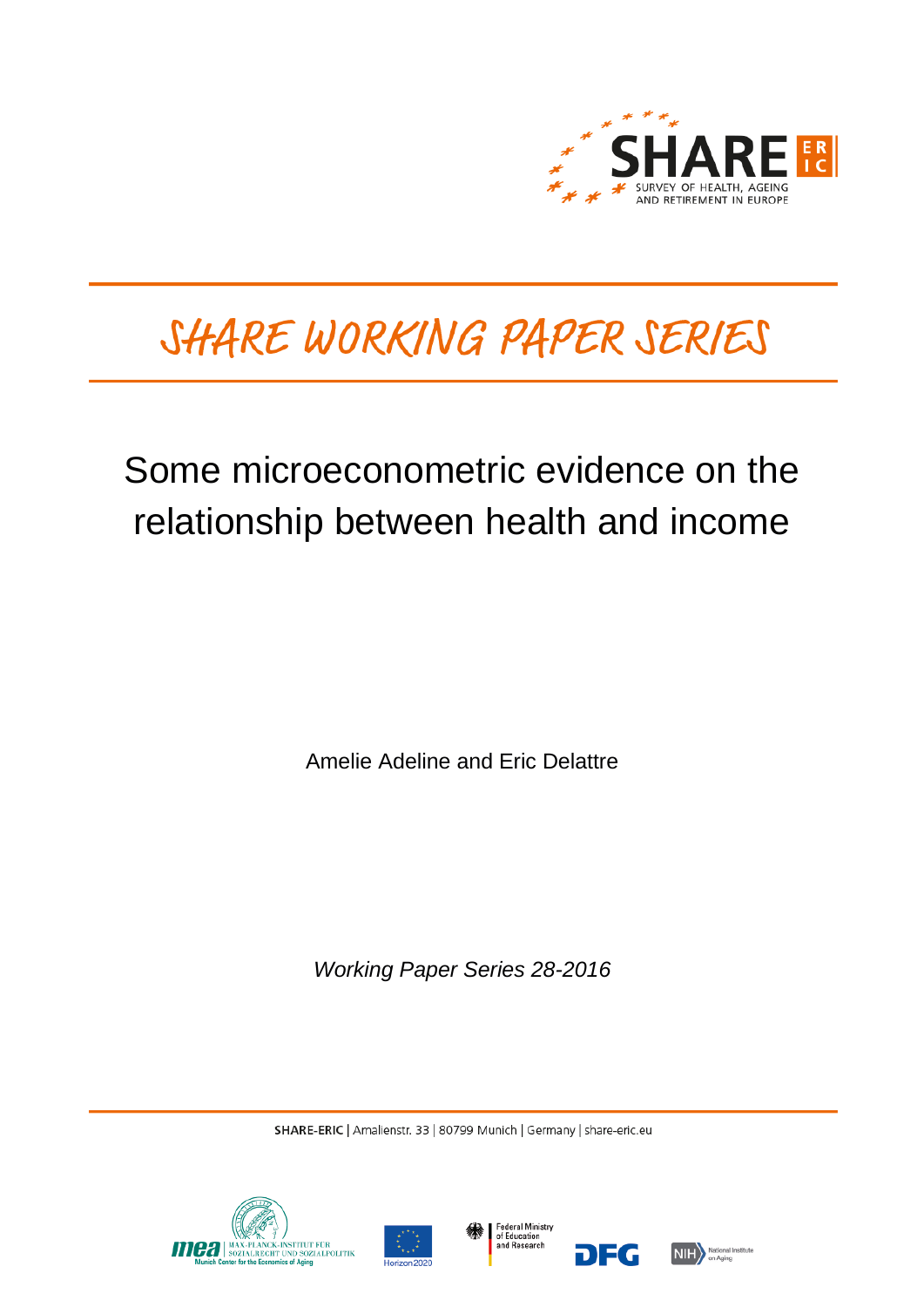# <span id="page-1-0"></span>Some microeconometric evidence on the relationship between health and income

Amélie ADELINE<sup>∗</sup> Eric DELATTRE<sup>†‡</sup>

October 28, 2016

#### Abstract

Income-related health inequalities have gained much attention. Using the Survey of Health, Ageing and Retirement in Europe (SHARE), this paper tests three hypotheses concerning the link between health, income and income inequalities. The Absolute Income Hypothesis states that income has a positive and concave effect on health. The second hypothesis, the strong version of Income Inequality Hypothesis, states that income inequalities affect all members in a society equivalently. The last one is the weak version of Income Inequality Hypothesis which assumes that income inequalities may hurt the health of only the least well off in a society. Results show strong evidence for the three hypotheses on the self-perceived health status, a subjective measure, using a set of income inequalities indexes and robust methods to consider the subjective nature of this health measure.

Keywords: Health inequalities, income inequalities, self-reported health, Europe. JEL Classification: IOO, I14, D31.

<sup>∗</sup>ThEMA, University of Cergy-Pontoise. Email: amelie.adeline@u-cergy.fr

<sup>†</sup>ThEMA, University of Cergy-Pontoise. Email: eric.delattre@u-cergy.fr

<sup>‡</sup>We thank participants of the 5th SHARE User's Conference (November 12th, 2015 in Luxembourg), the EuHEA conference (July 15th, 2016 in Hamburg) and the third EuHEA PhD student and supervisor conference (September 8th, 2016 in Barcelona) for their helpful comments.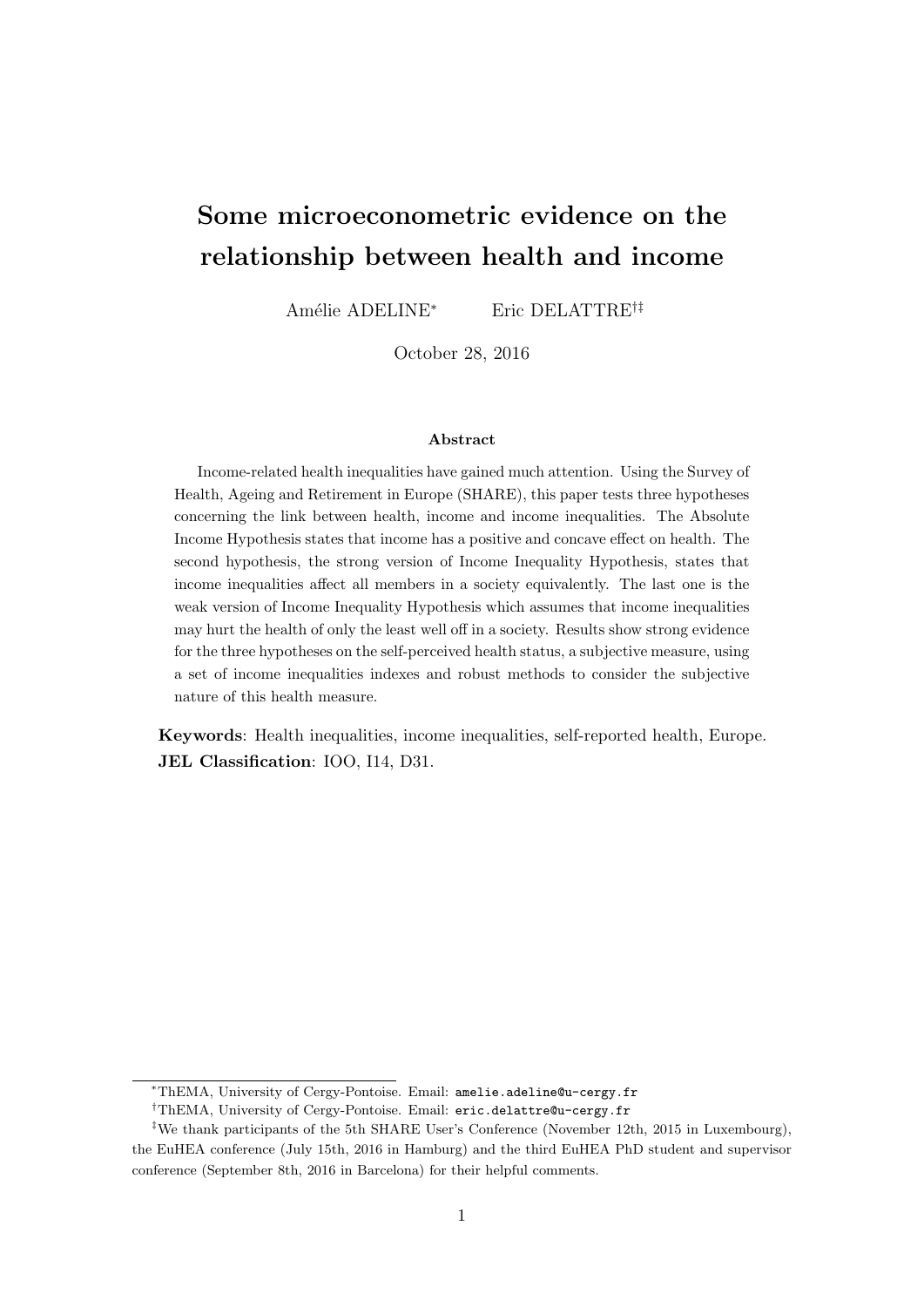# SHARE Project acknowledgement - Research Data Center and Data Access

"This paper uses data from SHARE Waves 1, 2, 4 and 5 (DOIs: 10.6103/SHARE.w1.260, 10.6103/SHARE.w2.260, 10.6103/SHARE.w4.111, 10.6103/SHARE.w5.100), see Börsch-[Supan et al.](#page-23-0) [\[2013\]](#page-23-0) for methodological details.

The SHARE data collection has been primarily funded by the European Commission through FP5 (QLK6-CT-2001-00360), FP6 (SHARE-I3: RII-CT-2006-062193, COMPARE: CIT5-CT-2005-028857, SHARELIFE: CIT4-CT-2006-028812) and FP7 (SHARE-PREP: N 211909, SHARE-LEAP: N 227822, SHARE M4: N 261982). Additional funding from the German Ministry of Education and Research, the U.S. National Institute on Ageing (U01 AG09740-13S2, P01 AG005842, P01 AG08291, P30 AG12815, R21 AG025169, Y1- AG-4553-01, IAG BSR06-11, OGHA 04-064) and from various national funding sources is gratefully acknowledged (see www.share-project.org)."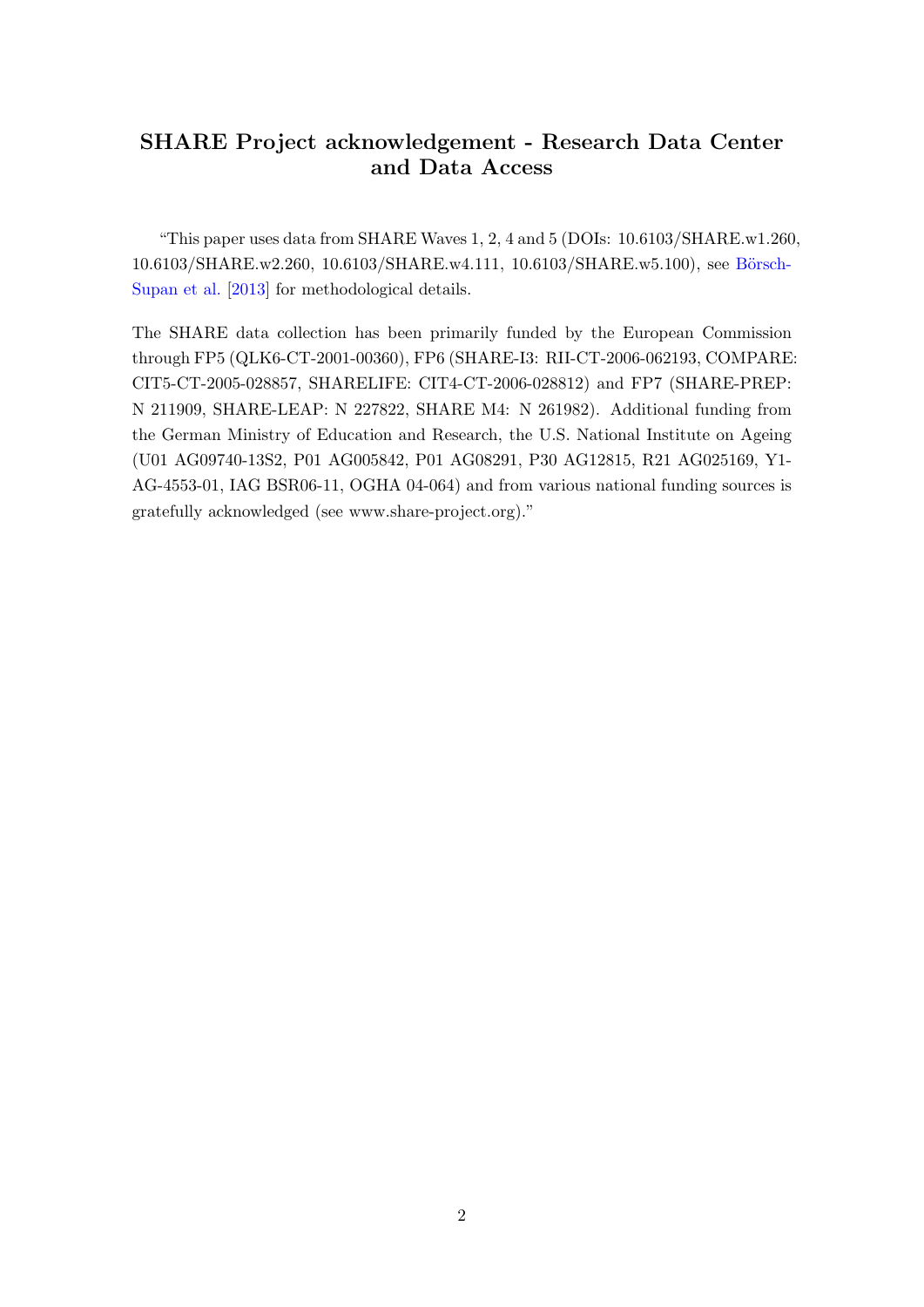### 1 Introduction

The last few years have seen unprecedented attention to an attempt by policy makers, policy advisers and International Institutions to reduce health inequalities. To do so, they usually focus on the access to healthcare, given that such a policy allows to improve the health of lower income groups (see, e.g., [World Health Organization](#page-25-0) [\[2009\]](#page-25-0), pp.94-108; [Potvin et al.](#page-25-1) [\[2010\]](#page-25-1)). Improving equality of access to healthcare is however not the sole public policy which can favor health equality. In particular, it has been widely said that income and income inequalities can influence the health status; thus, any public policy which influences income and/or income inequalities might influences health. In this way, studying the relationship between income, income inequalities and health is interesting per se. With these elements in mind, this paper confronts on an empirical basis three hypotheses. The first one, called the Absolute Income Hypothesis, was initially introduced by [Preston](#page-25-2) [\[1975\]](#page-25-2) and states that there is a positive and concave relationship between income and health<sup>[1](#page-1-0)</sup>. Higher incomes can provide means for purchasing a better health status. The second one is the strong version of the Income Inequality Hypothesis and it asserts that the health status is determined by income inequalities in a society. Thus, the health of all individuals is affected by an increase or a decrease in income inequalities. The last one, a weak version of the Income Inequality Hypothesis, says that income inequalities are a threat to individuals placed at the lower end of the income distribution. This last hypothesis implies that income inequalities do not impact low income people and high income people in the same magnitude.

Various authors have studied the Absolute Income Hypothesis mainly in the United States, using different health measures, like self-perceived measures [\(Mackenbach et al.](#page-24-0) [\[2005\]](#page-24-0)), life expectantcy [\(Cutler et al.](#page-23-1) [\[2006\]](#page-23-1); [Theodossiou and Zangelidis](#page-25-3) [\[2009\]](#page-25-3)) and other health outcomes [\(Ettner](#page-23-2) [\[1996\]](#page-23-2), [Carrieri and Jones](#page-23-3) [\[2016\]](#page-23-3)). [Kennedy et al.](#page-24-1) [\[1998\]](#page-24-1), [Fiscella and](#page-23-4) [Franks](#page-23-4) [\[2000\]](#page-23-4), [Wagstaff et al.](#page-25-4) [\[2003\]](#page-25-4), [Van Doorslaer et al.](#page-25-5) [\[2004\]](#page-25-5) and other authors focus on the strong version of the Income Inequality Hypothesis and show that income inequalities in a society also matter in order to explain the average health status measured by selfperceived measures (mostly in the United States). Concerning the weak version of the Income Inequality Hypothesis, there are few empirical studies which investigate it, with the exception of [Mellor and Milyo](#page-24-2) [\[2002\]](#page-24-2) in the United States, [Li and Zhu](#page-24-3) [\[2006\]](#page-24-3) in China or [Hildebrand and Van Kerm](#page-24-4) [\[2009\]](#page-24-4) in Europe. Importantly, the strong version of Income Inequality Hypothesis and the weak version of Income Inequality Hypothesis are nonnested given that the weak version considers the rank of individuals and an interaction term between the rank and the income inequalities index whereas the strong version does not. Thus, both versions can be valid when income inequalities in a society negatively impact the health of all individuals, and more particularly the health of people ranked

<sup>&</sup>lt;sup>1</sup>In this way, redistributing income from rich people to poor people will have an important and positive impact on the health of the poorer people, whereas the richer ones will experience a small decrease in their health.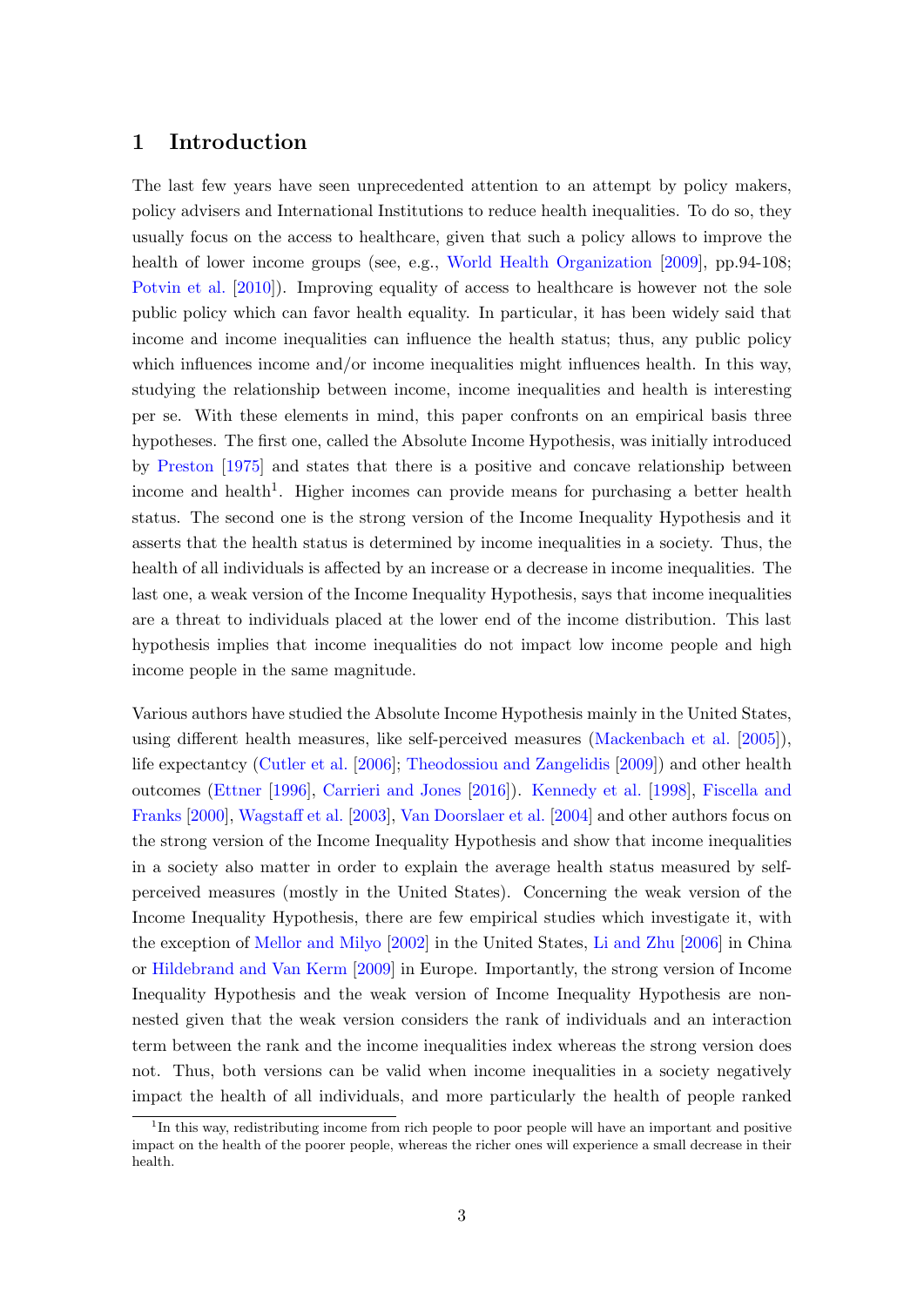at the lower end of the income distribution. However, the authors previously mentioned focus mainly one of the versions in the best case.

In this paper, we test the three above hypotheses at the same time using the Survey of Health, Ageing, and Retirement in Europe (SHARE), using mainly the fifth wave of this survey (2015), as well as the pooled version of the survey in robustness. We use the self-perceived health measure as our health outcome. This type of subjective measure is sometimes criticized but it is similar to the ones used by [Mackenbach et al.](#page-24-0) [\[2005\]](#page-24-0), [Fiscella](#page-23-4) [and Franks](#page-23-4) [\[2000\]](#page-23-4) and [Hildebrand and Van Kerm](#page-24-4) [\[2009\]](#page-24-4). Furthermore, some authors show that these subjective measures are not biased (e.g., [Benitez-Silva et al.](#page-23-5) [\[2004\]](#page-23-5)). Lastly, even if this type of measure can be criticized because of some interpersonal comparison issues, some authors show that this is not so much an obstacle (e.g., [Lindeboom and](#page-24-5) [Van Doorslaer](#page-24-5) [\[2004\]](#page-24-5); see Subsection 4.3 for some robustness checks in which we explicitly consider this issue).

The paper is organized as follows. Section 2 presents formally the three hypotheses that we will test empirically. Section 3 describes the SHARE dataset. In section 4 we present the baseline econometric specification as well as the results and some robustness checks.

### 2 The relationship between income inequalities and health

Inequalities in health refer to the close relationship between health and membership in a social group. This section formally presents the three hypotheses mentioned in the Introduction, as well as some related literature.

#### 2.1 The Absolute Income Hypothesis

From an early stage in the debate, the Absolute Income Hypothesis states that the relationship between health and income is positive and concave [\(Preston](#page-25-2) [\[1975\]](#page-25-2)), meaning that people with higher incomes have better health outcomes, but income inequalities have no direct effect on health. As a result, the fact that the relationship between individual income and health status is concave is a necessary condition to assess the efficiency of redistributive policies. In this case, as you can see in figure [1,](#page-5-0) each additional dollar of income raises individual health by a decreasing amount. This implies that transferring a given amount of money from rich people to poor people will result in an improvement of the average health (from  $y_1$  to  $y_2$ ), which shows the impact of the redistribution of incomes as a public policy to reduce health inequalities. The individual-level relation between income and health is specified as follows:

<span id="page-4-0"></span>
$$
h_i = \beta_0 + x_i \beta_1 + x_i^2 \beta_2 + Z_i \gamma + \epsilon_i \tag{1}
$$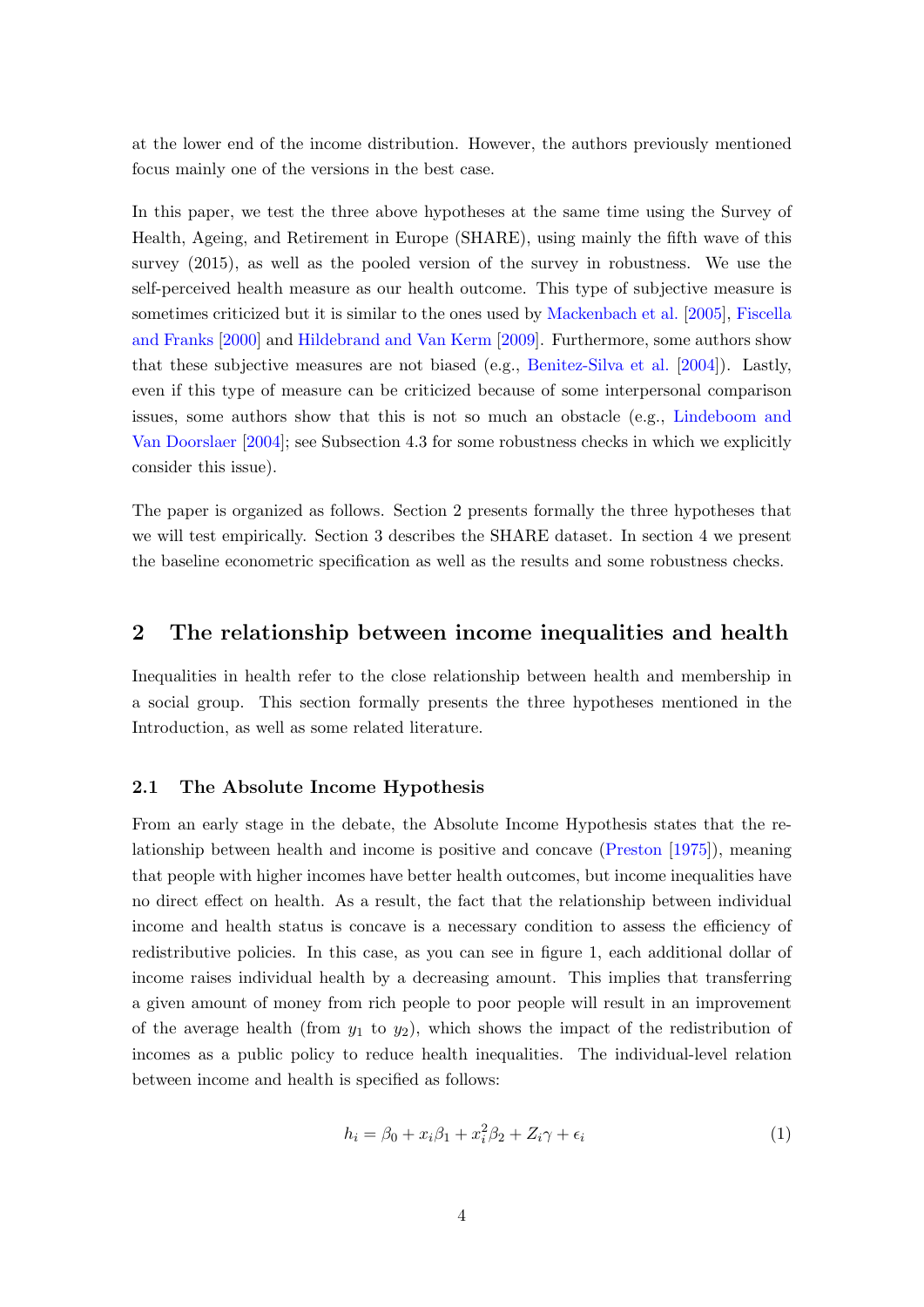<span id="page-5-0"></span>

Figure 1: The individual-level relation between income and health

where  $h_i$  represents the health status of individual i (objective or subjective measures);  $x_i$  is the income of individual i;  $Z_i$  is a set of individual specific control variables<sup>[2](#page-1-0)</sup>; and  $\epsilon_i$ is the residual differences in individual health.

The concavity effect is legitimized if  $\beta_1$  is positive,  $\beta_2$  is negative, and  $\frac{\partial h_i}{\partial x_i} = \beta_1 + 2x_i\beta_2 > 0$  $(\iff \beta_1 > -2x_i\beta_2).$ 

A strong link between health and income has been demonstrated in a large number of empirical studies, and a concave relationship between the two is largely found. [Preston](#page-25-2) [\[1975\]](#page-25-2) explain that the impact of additional income on mortality is greater among the poor than the rich people. [Ettner](#page-23-2) [\[1996\]](#page-23-2), using three US surveys find that increases in income improve mental and physical health but increase the alcohol consumption. Then, [Mackenbach et al.](#page-24-0) [\[2005\]](#page-24-0) shows that a higher income is associated with better self-assessed health in Europe. Using mortality rates, [Cutler et al.](#page-23-1) [\[2006\]](#page-23-1) conclude the same thing in the United States. [Theodossiou and Zangelidis](#page-25-3) [\[2009\]](#page-25-3), using data on individuals aged between 50 and 65 from six European countries, find that income has a positive but small effect on health. More recently, [Carrieri and Jones](#page-23-3) [\[2016\]](#page-23-3) analyze the effect of income on blood-based biomarkers and find a positive and concave effect of income on health.

#### 2.2 The strong version of Income Inequality Hypothesis

Some researchers affirm that income inequalities in a society are equally important in determining individual health status. The key difference between the Absolute Income Hypothesis and the strong version of Income Inequality Hypothesis stems from the fact that the latter explicitly considers the effect of income distribution on health while the former only takes into account the concavity assumption between health and income. [Mellor](#page-24-2) [and Milyo](#page-24-2) [\[2002\]](#page-24-2) specifically define two versions of this hypothesis: the strong version and the weak version.

<sup>2</sup>Such as the age, the gender, the number of years of education, the marital status and the job situation. It can also contains countries dummies variables.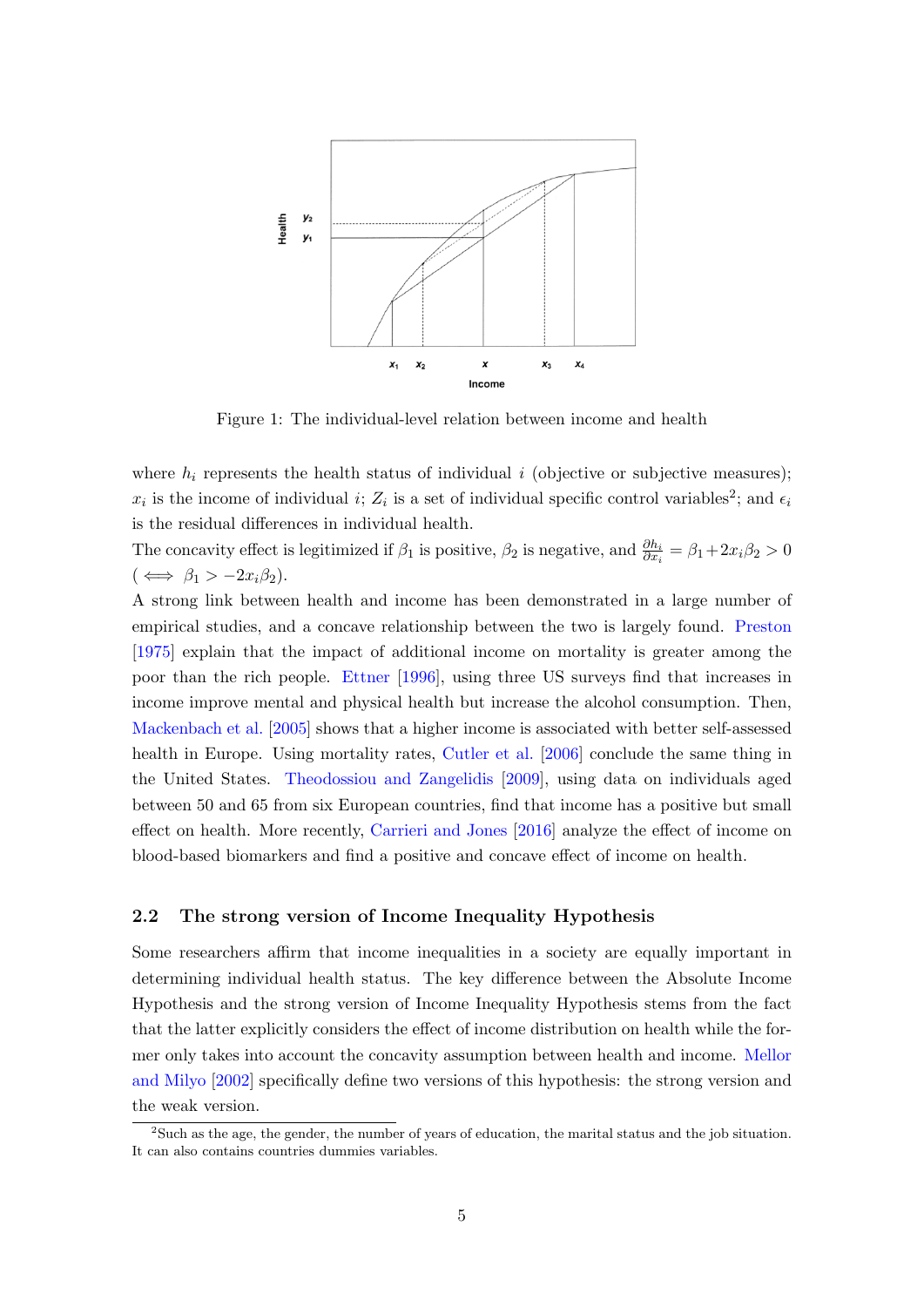The strong version of the Income Inequality Hypothesis implies that, whatever the level of income, the health of all individuals in a society is equivalently affected by income inequalities. In this way, both the well off and poor people are impacted by income inequalities. These may be a public bad for all members of a society since income inequalities are a threat to the health of all individuals. In this version, there is an individual effect (a micro part) which is assimilated to the Absolute Income Hypothesis and an aggregate effect (a macro part) which corresponds to the relation between individual health and income inequalities in a society.

Theoretically, the strong version of the Income Inequality Hypothesis is specified as follows:

<span id="page-6-0"></span>
$$
h_{ij} = \beta_0 + x_i \beta_1 + x_i^2 \beta_2 + \delta II_j + Z_i \gamma + \epsilon_{ij}
$$
\n<sup>(2)</sup>

which is an extension of the equation [\(1\)](#page-4-0) with the introduction of  $II_j$  as a measure of income inequalities in a society j; where  $h_{ij}$  represents the health status of individual i in a society j.

This hypothesis has been empirically tested mainly on data from developed countries (principally in the United States). Tests have been conducted at both the individual level and the aggregate level. At the aggregate level, a number of studies try to demonstrate an association between income inequalities and public health and the results are contrasted [\(Kaplan et al.](#page-24-6) [\[1996\]](#page-24-6); [Lynch et al.](#page-24-7) [\[1998\]](#page-24-7); [Subramanian and Kawachi](#page-25-6) [\[2004\]](#page-25-6)). At the individual level, [Kawachi et al.](#page-24-8) [\[1997\]](#page-24-8), [Kennedy et al.](#page-24-1) [\[1998\]](#page-24-1), and [Fiscella and Franks](#page-23-4) [\[2000\]](#page-23-4) all find a negative impact of income inequalities on self-perceived health. However, [Van Doorslaer et al.](#page-25-5) [\[2004\]](#page-25-5) find no effect of income inequalities on an objective health measure, the McMaster health utility index, derived from the self-perceived health status. Finally, other authors test the impact of income inequalities on alcohol consumption [\(Mar](#page-24-9)[mot](#page-24-9) [\[1997\]](#page-24-9)), malnutrition [\(Wagstaff et al.](#page-25-4) [\[2003\]](#page-25-4)) or health service use [\(Lindelow](#page-24-10) [\[2006\]](#page-24-10)) and find contrasted results.

The strong version focuses on the direct ties between health and income inequalities. There are several potential pathways through which income inequalities might harm an individual's health. [Kawachi and Kennedy](#page-24-11) [\[1999\]](#page-24-11) summarize three plausible mechanisms linking income inequalities to health. The first one is that disinvestment in human capital is linked to income inequalities. In states with high income inequalities, educational outcomes are negatively impacted when a smaller proportion of the state budget is spent on education which creates differences in education and thus in income. High income disparities may translate into lower social spending because interests of richer persons begin to diverge from other people in societies where inequalities rise. Thus, reducing social spending turns into a decrease in life opportunities for poorer people and thus an increase in inequalities (see also [Grossman](#page-23-6) [\[2015\]](#page-23-6)). The second mechanism is that income inequalities lead to the erosion of the "features of social organization that facilitate cooperation for mutual benefit". In other words, [Kawachi and Kennedy](#page-24-11) [\[1999\]](#page-24-11) interpret this mechanism as the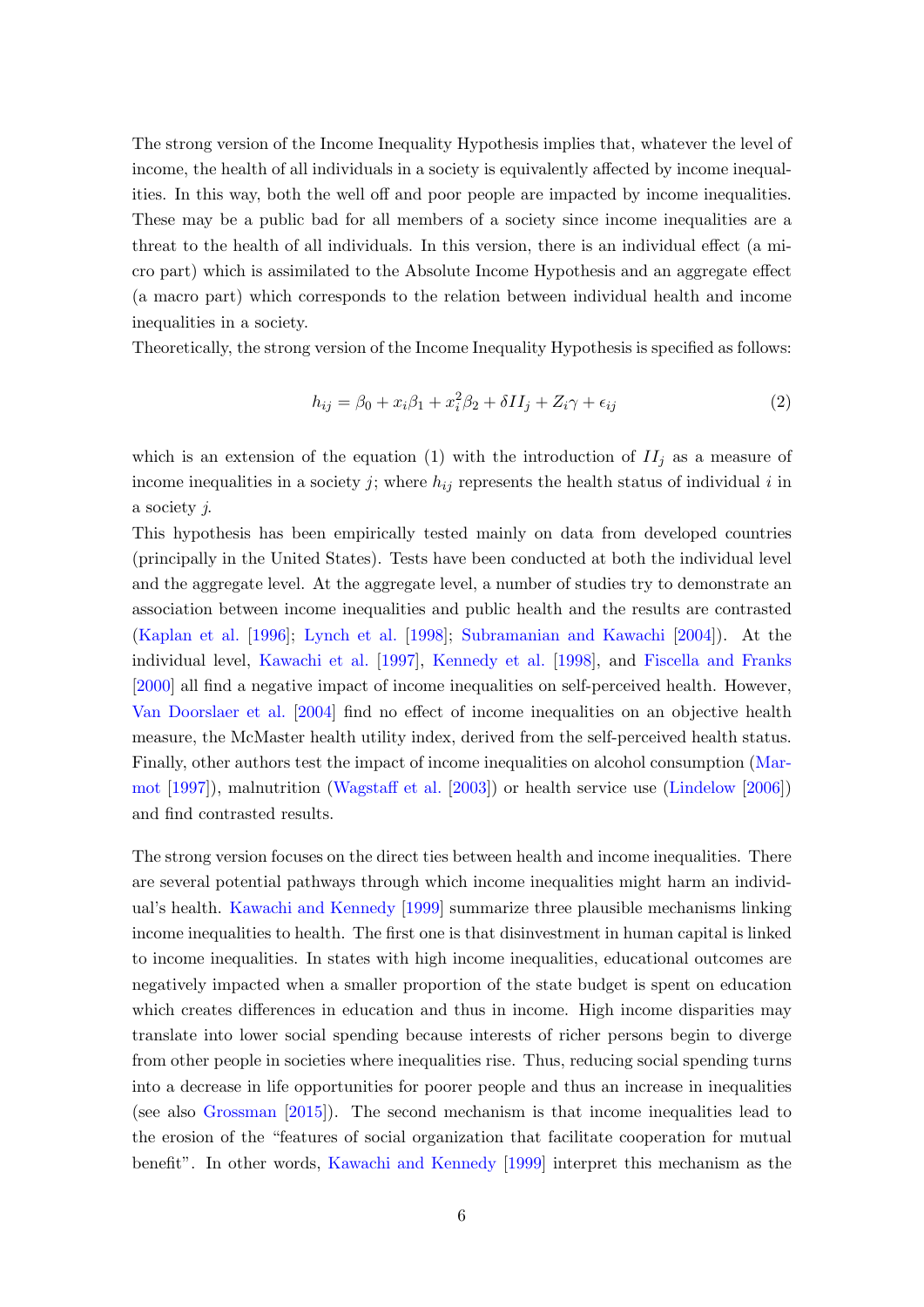erosion of the "social capital", corresponding to the set of collective resources an individual can put together. This may be the access to public services, the feeling of security, the characteristics of the relatives or the community solidarity [\(Grignon et al.](#page-23-7) [\[2004\]](#page-23-7)). Here we focus on the solidarity argument. This one is important for the maintenance of population health. [Kawachi and Kennedy](#page-24-11) [\[1999\]](#page-24-11) made a study using the General Social Survey where each indicator of social capital (like the degree of mistrust or levels of perceived reciprocity) was correlated with lower mortality rates. An increasing level of mistrust between the members of a society was due to the development of the distance between the well off's expectation and the ones of poorer people. Unfortunately this result implies an expansion of a latent social conflict. As a result, health being affected by the erosion of social capital seems to be towards the transition of social policies which are detrimental to poor people, implying unequal political participation. A lower turnout at elections is perceived among states with low levels of interpersonal trust. These states are less likely to invest in policies that ensure the security of poorer people in a society. Finally less generous states are likely to provide less hospitable environments for these individuals. The last mechanism is that income inequalities contribute to unhealthiness through stressful social comparisons. In this case, a technique in anthropology called "cultural consensus analysis" is used to take into account the psychosocial effects of social comparisons. Indeed, many communities have a common cultural model of the standard of living. This technique involves interviewing people and observing if individuals succeed in achieving the cultural model of lifestyle. This aspect can be seen as the satisfaction individuals have with their life. However, it should be notice and not forgiven that a possible endogeneity issue can appear with this mechanism connected to the life satisfaction of individuals.

#### 2.3 The weak version of Income Inequality Hypothesis

The second version of the Income Inequality Hypothesis is the weak one. According to this hypothesis, people who are more likely to have poorer health are the ones who feel more economically disadvantaged than their peers in a reference group. As a result, it specifically suggests that only the least well off are hurt by income inequalities in a society. The damaging effect of these inequalities on health decreases with a person's income rank. Indeed, for an individual, stress and depression leading to illness may be caused by the fact of having a low relative income when compared to another person [\(Cohen et al.](#page-23-8) [\[1997\]](#page-23-8)). The main concern is thus on the difficulties that an individual may face when he is situated at the bottom of the social ladder.

Theoretically, the weak version of the Income Inequality Hypothesis is specified as follows:

$$
h_{ij} = \beta_0 + x_i \beta_1 + x_i^2 \beta_2 + \delta II_j + \theta R_{ij} + \eta R_{ij} * II_j + Z_i \gamma + \epsilon_{ij}
$$
\n(3)

which is an extension of the equation [\(2\)](#page-6-0) where we introduce  $R_{ij}$  as a person's rank, and the interaction between inequalities and a person's rank to allow the effects of income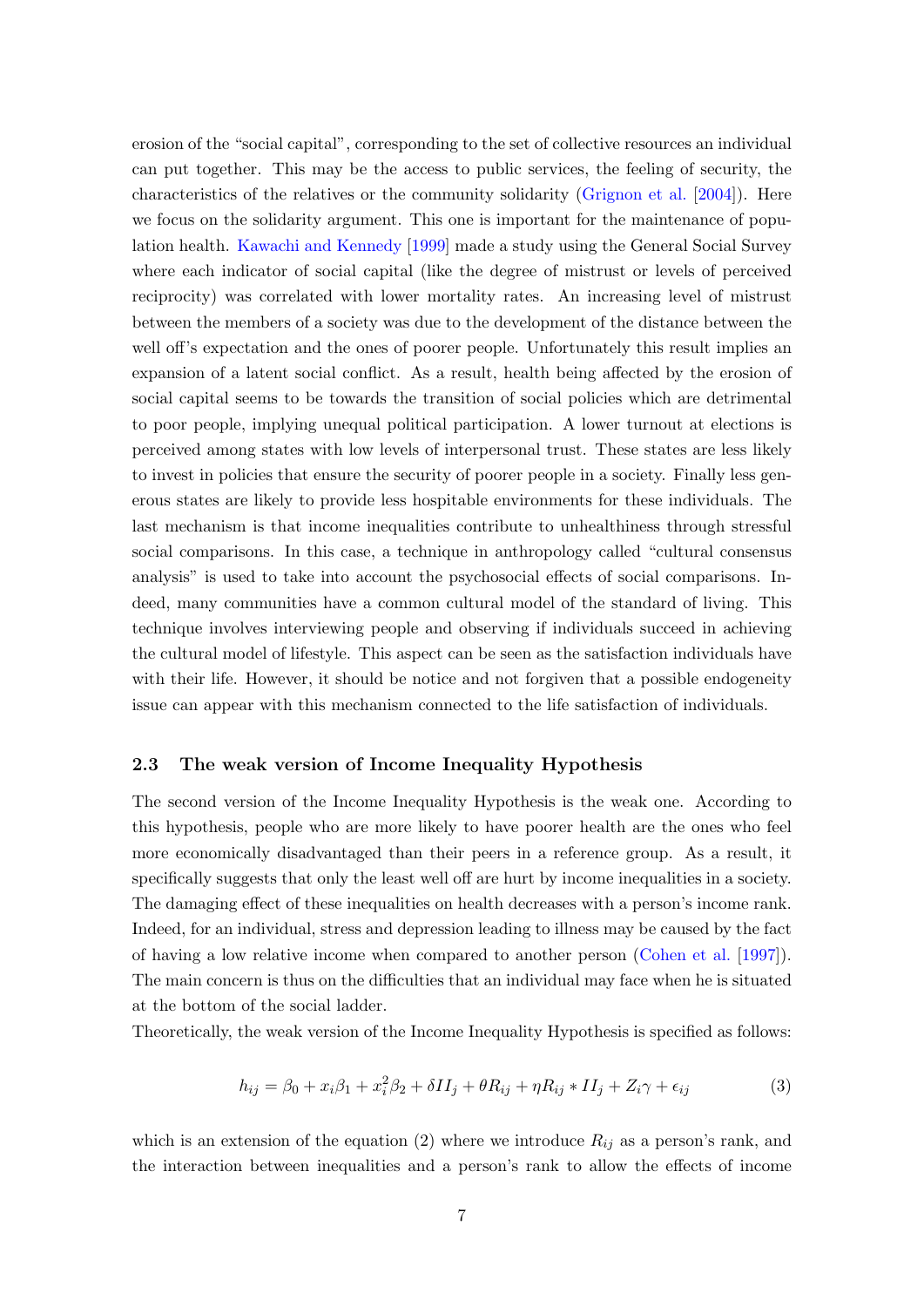inequalities to vary by the relative income level in a society.

The interaction term allows us to know how income inequalities affect people with lower levels of income, compared to other people. Therefore, this hypothesis suggests that the breadth of the difference between rich people and poor ones accounts for the health. When testing this equation,  $\delta$  underlines the strong version of the Income Inequality Hypothesis whereas  $\theta$  and  $\eta$  specifically refer to the weak version. Thus, if the three previous coefficients are significant, then both the strong and the weak version are correct, meaning that everybody is affected by income inequalities, and in particular people who are at the lower end of the income distribution. On the other hand, whether only  $\delta$  (or  $θ$  and η respectively) is significant implies that only the strong version (resp. the weak version) is satisfied.

As explained in the Introduction, only few researches focus on this hypothesis. [Mellor](#page-24-2) [and Milyo](#page-24-2) [\[2002\]](#page-24-2) use data from the Current Population Survey and find no consistent association between income inequalities and individual health. On the other hand, [Li](#page-24-3) [and Zhu](#page-24-3) [\[2006\]](#page-24-3) use data from China and find that income inequalities are detrimental for people who are at the lower end of the hierarchy. Finally, [Hildebrand and Van Kerm](#page-24-4) [\[2009\]](#page-24-4) also test the hypothesis that income inequalities may affect only the least well off in society using the European Community Household Panel but find no evidence supporting it.

## 3 The data

#### 3.1 The survey

The Survey of Health, Ageing and Retirement in Europe (SHARE) is a multidisciplinary and cross-national panel database of micro data on health, socio-economic status and social and family networks of more than 123 000 individuals aged 50 and over from many European countries and Israel (Börsch-Supan et al. [\[2013\]](#page-23-0)). SHARE is part of a context of an ageing population. It is the European Commission which has identified the need for scientific knowledge about ageing people in Europe[3](#page-1-0) . In fact, people of the European Innovation Partnership on Active and Health Ageing project estimate that in 2050, one in three Europeans will be over 60 years old and one in ten will be over 85 years old. The SHARE survey was then constructed in the different European countries under the leadership of Professor Axel Börsch-Supan. In addition, SHARE is harmonized with the Health and Retirement Study (in the United States - HRS) and the English Longitudinal Study of Ageing (UK - ELSA). Since 2004, SHARE asks questions throughout Europe to a sample of households with at least one member who is 50 and older. These households are re-interviewed every two years in the panel.

<sup>3</sup>See http://ec.europa.eu/ for an explanation of the European Innovation Partnership on Active and Healthy Ageing - A Europe 2020 initiative.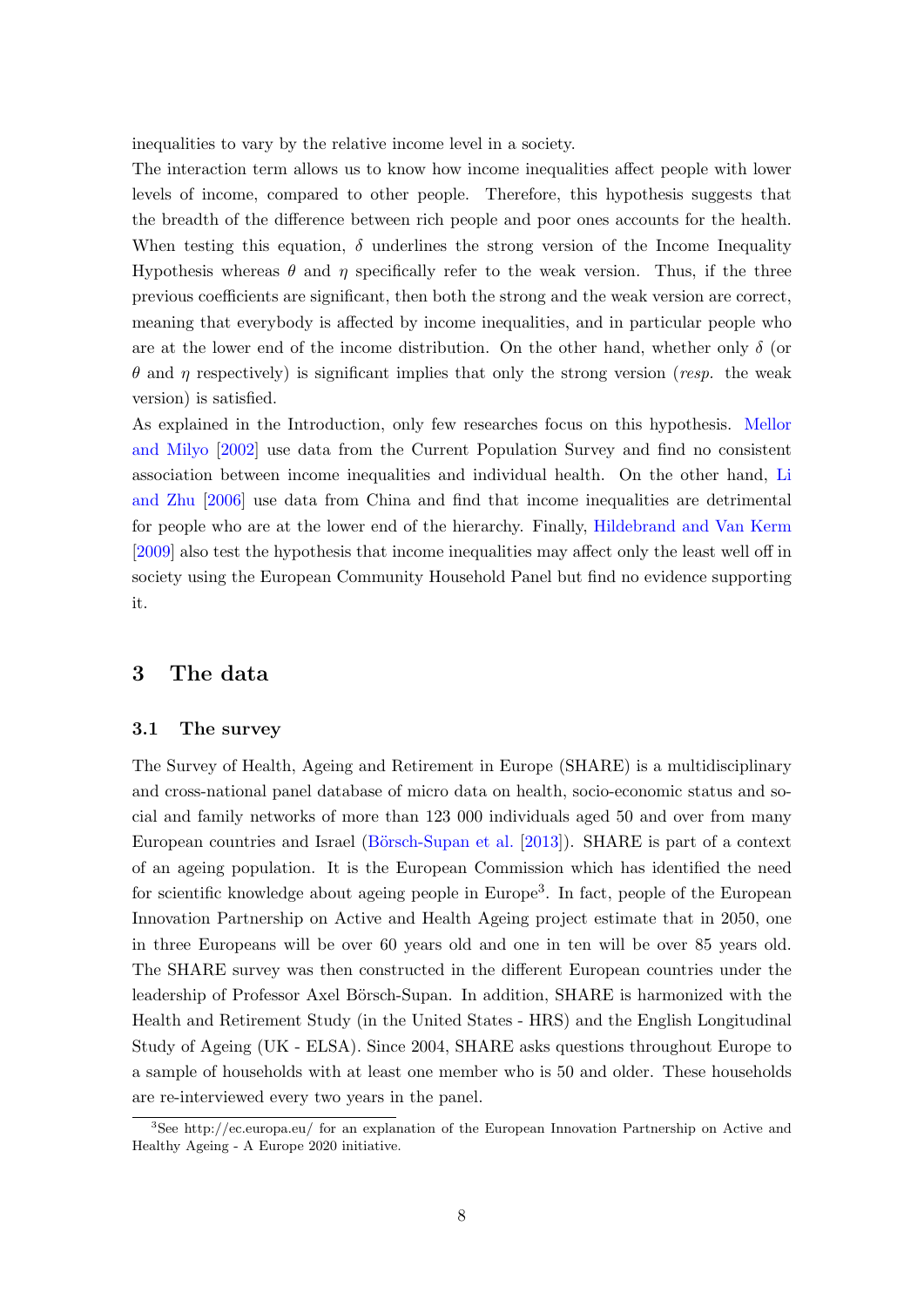The first wave (2004-2005, 27 014 individuals) and the second one (2006-2007, 34 393 individuals) were used to collect data on health status, medical consumption, socio-economic status and living conditions. The 2008-2009 survey (Wave 3 - "SHARELIFE") was extended to life stories by collecting information on the history of the respondents. The number of participants increased from 12 countries in wave 1, to 15 (+ Ireland, Israel, Poland and Czech Republic) in wave 2, and the third wave contains information about 14 countries. The fourth wave (2010-2011), is a return to the initial questionnaire of the first two waves. It collects data from 56 675 individuals aged 50 and over in 16 European countries. Finally, the fieldwork of the fifth wave of this survey was completed in 2013. The following countries are included in the scientific release of 2015: Austria, Belgium, Switzerland, Czech Republic, Germany, Denmark, Estonia, Spain, France, Israel, Italy, Luxembourg, Netherlands, Sweden, and Slovenia. This wave contains the responses of 63 626 individuals. We are going to focus on the fifth wave  $(B\ddot{o}rsch-Supan [2016a])$  $(B\ddot{o}rsch-Supan [2016a])$  $(B\ddot{o}rsch-Supan [2016a])$  in order to have a great number of individuals who come from different countries. Moreover, we will also focus on the pooled data from waves  $1, 2, 4$  (Börsch-Supan [\[2016b\]](#page-23-10); Börsch-Supan  $[2016c]$  and Börsch-Supan  $[2016d]$ ) and 5 in order to make our results more robust (the third wave is not considered in the panel since it does not contain the same information as the other ones).

The advantage of the SHARE database is that it has many individual variables which allow us to compute income inequalities indexes to perform this research. However, researchers should be also aware of the potential disadvantage of this database. Indeed, Börsch-Supan [et al.](#page-23-0) [\[2013\]](#page-23-0) explain that in some waves there are a relative low response rates and moderate levels of attrition (even though the overall response rate is high compared to other European and US surveys: the average retention rate over the year is 81 %) which are due to the economic crisis faced by some countries implying a decrease in the participation rates. Due to this attrition, we thus focus on the fifth wave of this survey instead of the pooled database. Nonetheless, we present the results using the pooled database as a robustness test.

#### 3.2 Indexes for the measurement of income inequalities

In this study, we want to underline the effects of income inequalities on health and this is why we need a measurement of income inequalities. The Gini coefficient, as well as the Theil index are two well-known indexes which can be used.

Algebraically, the Gini coefficient is defined as half of the arithmetic average of the absolute differences between all pairs of incomes in a population, and then the total is normalized on mean income. If incomes in a population are distributed completely equally, the Gini value is zero, and if one person has all the incomes in a society, the Gini is one. The Gini coefficient can be illustrated through the Lorenz curve. However, the Gini coefficient does not take into account the income distribution since different Lorenz curves may correspond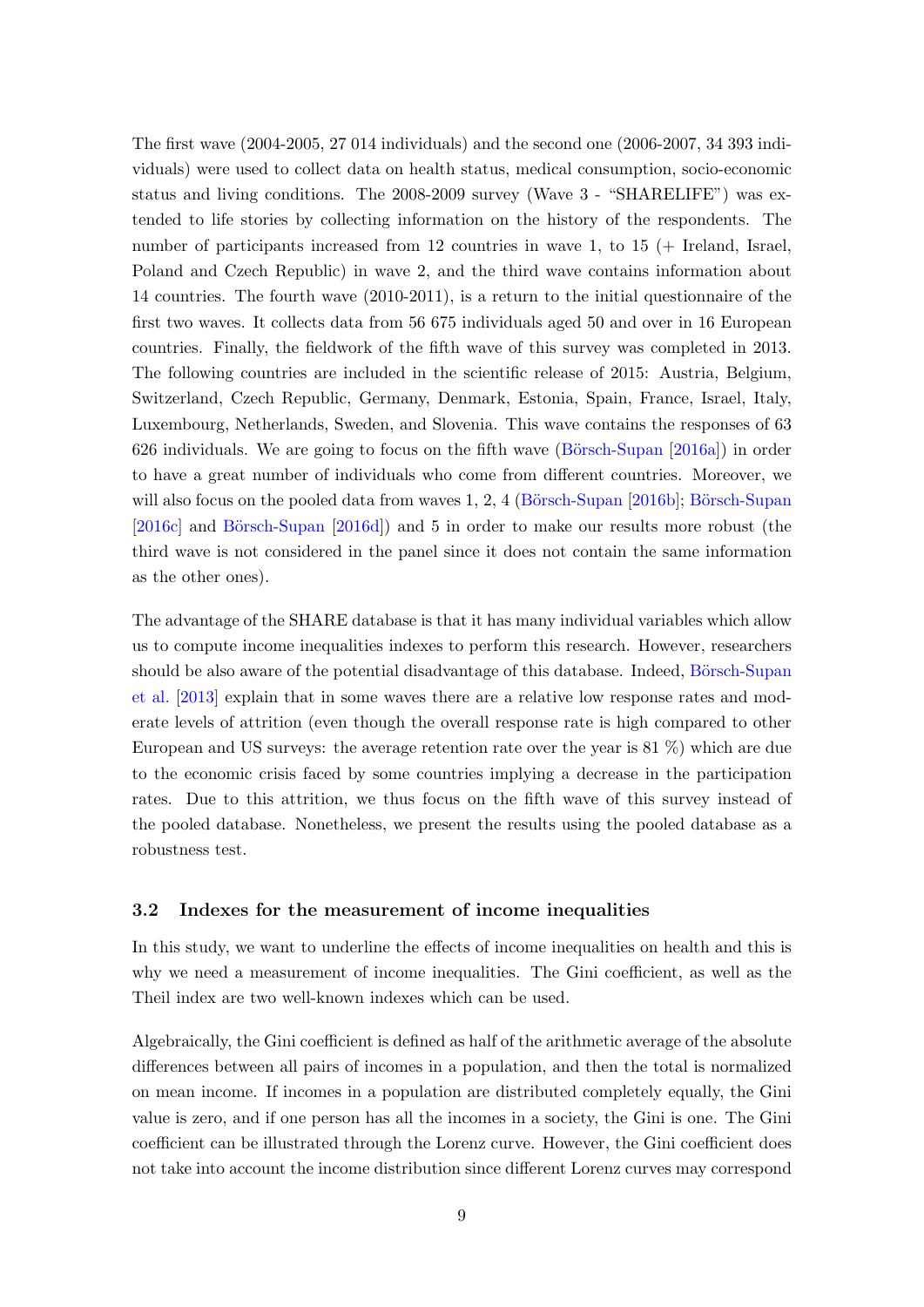to the same Gini index<sup>[4](#page-1-0)</sup>. In other words it does not distinguish between inequalities in low income group and high income ones. Formally, the Gini coefficient is:

$$
Gini = \frac{2\sum_{i} iy_i}{N\sum y_i} - (\frac{N+1}{N})
$$
\n(4)

with  $y_i$  representing the income of the population sorted and ranked, from the lowest decile group to the top decile group, and  $N$  representing the total population.

As a result, one of the solution is to use the Theil index which measures income inequalities. The Theil index is:

$$
Theil = \frac{1}{N} \sum_{i} \frac{y_i}{\bar{y}} \ln(\frac{y_i}{\bar{y}})
$$
\n
$$
\tag{5}
$$

where  $\bar{y}$  is the mean income per person (or expenditure per capita). In order to normalize the Theil index to vary between zero and one, we divide it by  $ln(N)^5$  $ln(N)^5$ . It measures a "distance" of the real population and the "ideal" egalitarian state where everyone have the same income.

Since the Gini coefficient does not take into account the income distribution, most of the following tables of results will be displayed using the Theil index. If the latter is not available, then the Gini coefficient is used<sup>[6](#page-1-0)</sup>.

#### 3.3 Descriptive statistics - An overview

In this paper, the data used are from the fifth wave of the SHARE survey. This wave includes responses from 63 626 respondents aged 50 and over, living in 15 different countries. Thus, this survey aims to provide information on health, income, activities and other features of the elderly.

In one hand, the variable of interest is the health which is defined in the database as the self-perceived health status. Individuals are asked to classify their health using ordered qualitative labels from "poor" to "excellent. The figure [2a](#page-11-0) characterizes the distribution of the health variable among individuals aged 50 and older by gender for all countries. As we can see the majority of inhabitants reports being in a good health. In the other hand, one of our main determinant of health is the income. This variable can be seen as a proxy for well-being, that is to say a factor which allows individuals to improve the living standards. In the database, it corresponds to the sum of individual imputed income for all

<sup>4</sup>For instance, if 50 percent of the population has no income and the other half has the same income, the Gini index is 0.5. The same result can be found with the following analysis which is less unequal. On one hand, 25 percent of total income is shared in the same way by 75 percent of the population, and on he other hand, the remaining 25 percent of the total income is divided by the remaining 25 percent of the population.

<sup>&</sup>lt;sup>5</sup>It is this normalized index that we use hereafter and that we name the Theil index.

 $6$ This is the case for a robustness test with the use of a lagged measurement of income inequalities (see Table [7\)](#page-28-0).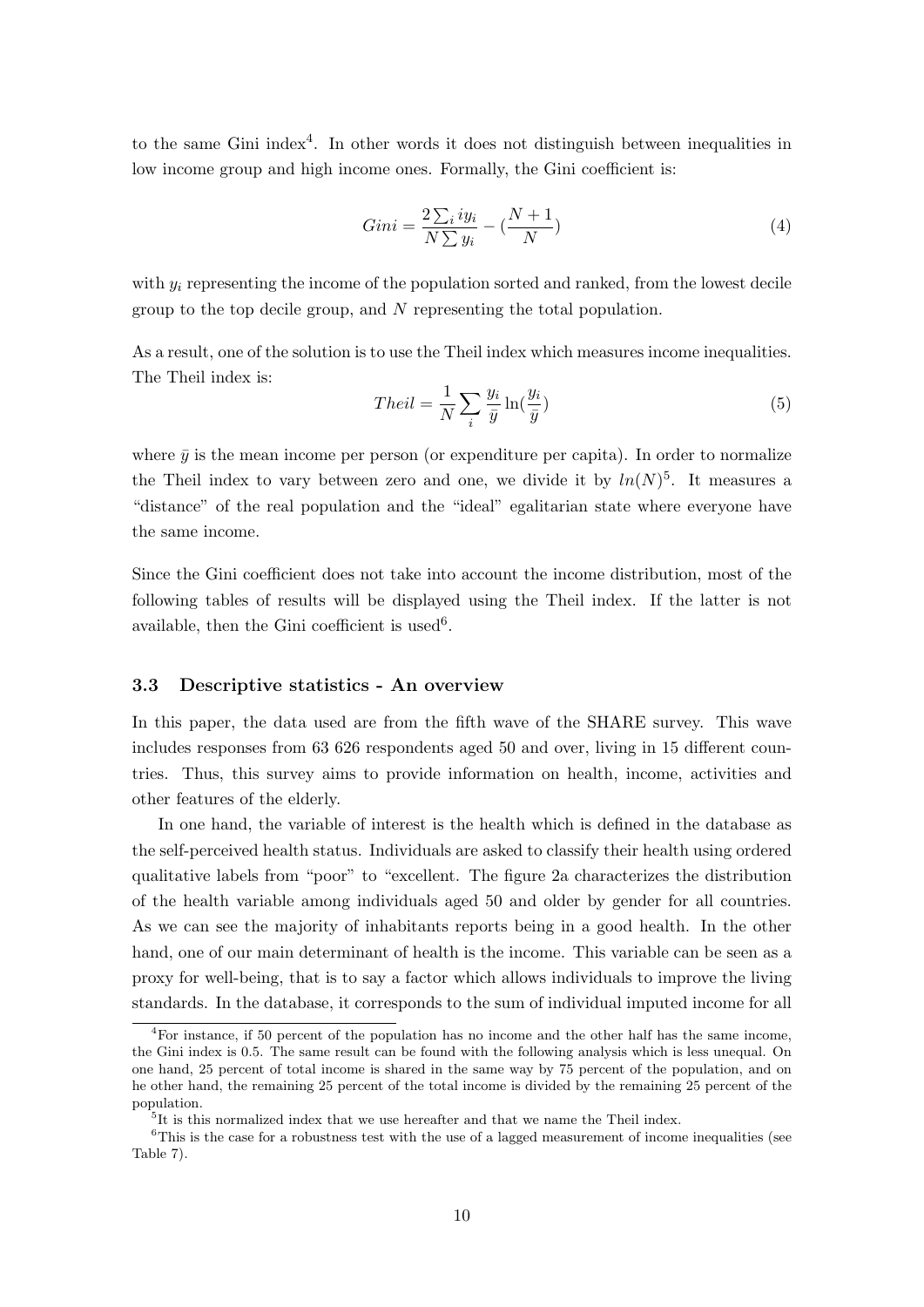<span id="page-11-0"></span>

(a) Self-perceived health in Europe.



(b) Income quintiles in Europe.

Figure 2: Health and Income in Europe

household components. Figure [2b](#page-11-0) shows the distribution of income of people aged 50 and over in the fifth wave where the mean is about 36 000 $\epsilon$ . Moreover, the income inequality hypothesis includes an indicator for the measurement of income inequalities (see figure [3\)](#page-12-0). In this paper, we use either the Gini index or the Theil index. The mean of the Gini index in Europe is 0.39 which corresponds to a rather egalitarian society. The mean of the Theil index in Europe is 0.33 which is also rather egalitarian. In our analysis we include others variables such as the age, the marital status, the education of individuals, the job situation, dummies for the countries and the gender, and the GDP of the countries (see tables [4,](#page-26-0) [5](#page-26-1) and [6](#page-27-0) in the appendix for further information). Finally, the pooled data (waves 1, 2, 4 & 5) contains 181 708 observations, where each individual is present on average 2.9 years in the panel.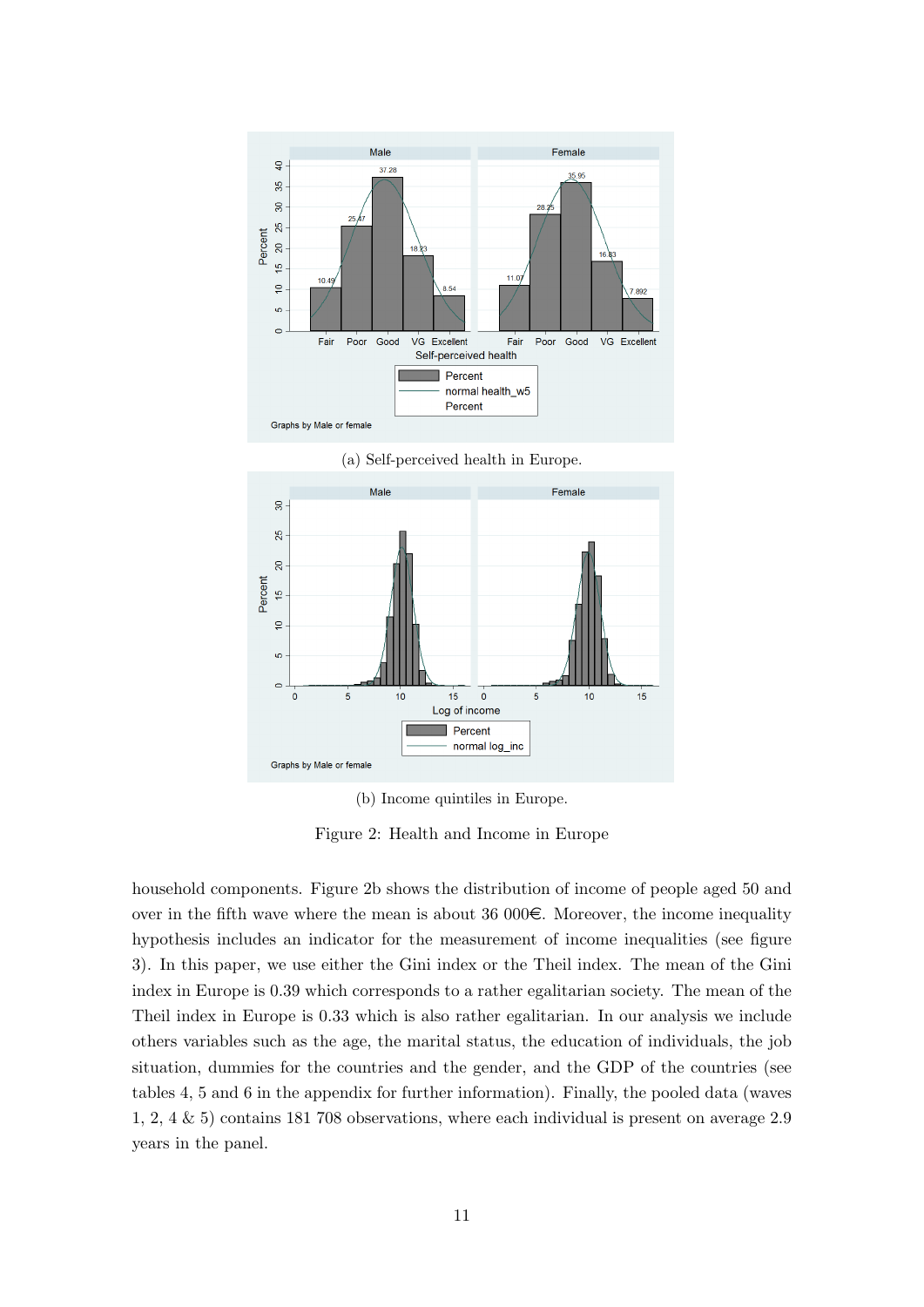<span id="page-12-0"></span>

Figure 3: Income inequalities indexes in Europe

# 4 Model and economic results

#### 4.1 The ordered probit model

To model the association between self-perceived health and other socioeconomic status and test the hypotheses, we use an ordered probit specification. When the self-perceived health status outcome is denoted as  $h_i$ , the model can be stated as:

$$
h_i = j \qquad if f \quad \mu_{j-1} < h_i^* \le \mu_j, \qquad for \quad j = 1, 2, 3, 4, 5 \tag{6}
$$

The latent variable specification of the model that we estimate can be written as:

$$
h_i^* = x_i \beta + \epsilon_i \tag{7}
$$

where  $h_i^*$  is a latent variable which underlies the self-reported health status<sup>[7](#page-1-0)</sup>;  $x_i$  is a set of observed socioeconomic variables; and  $\epsilon_i$  is an individual-specific error term, which is assumed to be normally distributed.

In this data, the latent outcome  $h_i^*$  is not observed. Instead, we observe an indicator of the category in which the latent indicator falls. As a result the observed variable is equal to 1, 2, 3, 4 or 5 for "fair", "poor", "good", "very good" or "excellent" with this probability:

<span id="page-12-1"></span>
$$
P(y = j|x) = F(\mu_j - x_i \beta) - F(\mu_{j-1} - x_i \beta)
$$
\n(8)

The interval decision rule is:

<sup>&</sup>lt;sup>7</sup>Once  $h_i^*$  crosses a certain value you report fair, then poor, then good, then very good, then excellent health.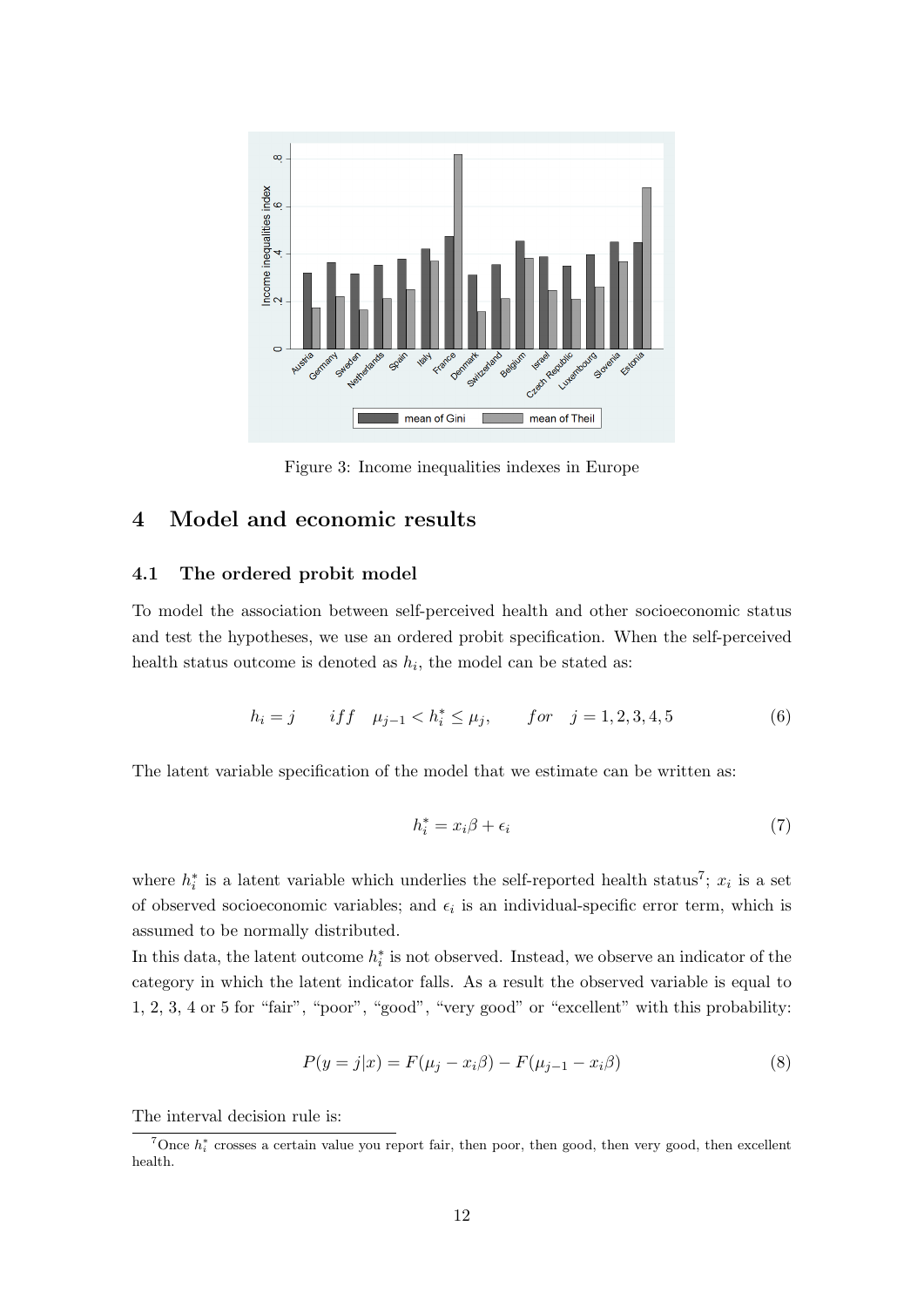1.  $h_i = 1$  if  $h_i^* \leq \mu_1$ ; 2.  $h_i = 2$  if  $\mu_1 < h_i^* \leq \mu_2$ ; 3.  $h_i = 3$  if  $\mu_2 < h_i^* \leq \mu_3$ ; 4.  $h_i = 4$  if  $\mu_3 < h_i^* \leq \mu_4$ ; 5.  $h_i = 5$  if  $h_i^* > \mu_4$ .

In this model, the threshold values  $(\mu_1, \mu_2, \mu_3, \mu_4)$  are unknown. We do not know the value of the index necessary to shift from very good to excellent. In theory, the threshold values are different for everyone.

#### 4.2 Results

Tables [1,](#page-13-0) [2](#page-15-0) and [3](#page-16-0) report coefficient estimates for all estimated ordered probit models when income inequalities are measured using the Theil index<sup>[8](#page-1-0)</sup>. The fifth wave gives us access to 63 626 observations and we also display the results of the pooled database for the sake of robustness. Results from table [1](#page-13-0) report the estimated coefficients for the absolute income hypothesis while results from tables [2](#page-15-0) and [3](#page-16-0) provide tests of both the strong version and the weak version of the income inequality hypothesis.

| Variables                   | Absolute Income Hypothesis |                 |  |
|-----------------------------|----------------------------|-----------------|--|
|                             | Wave 5                     | Pooled data     |  |
| Income                      | $1.84e-06$ ***             | $1.41e-06$ ***  |  |
|                             | $(1.22e-07)$               | $(4.74e-08)$    |  |
| Income squared              | $-2.06e-13$ ***            | $-1.78e-13$ *** |  |
|                             | $(1.55e-14)$               | $(1.14e-14)$    |  |
| Age                         | $0.037***$                 | $-0.014$ ***    |  |
|                             | (0.006)                    | (0.003)         |  |
| Age squared                 | $-0.0004$ ***              | $-0.0001$ ***   |  |
|                             | (0.00004)                  | (0.00002)       |  |
| Years of education          | $0.034$ ***                | $0.021$ ***     |  |
|                             | (0.001)                    | (0.001)         |  |
| Gender $= 1$ if women       | 0.003                      | $-0.055$ ***    |  |
|                             | (0.009)                    | (0.005)         |  |
| Marital Status:             |                            |                 |  |
| Married, living with spouse | Reference group            |                 |  |
|                             |                            |                 |  |

<span id="page-13-0"></span>Table 1: Results of the ordered probit for the Absolute Income Hypothesis  $\mathbf{I}$ 

<sup>8</sup>Results associated to the Gini coefficient are not provided here but they are very similar and available upon request.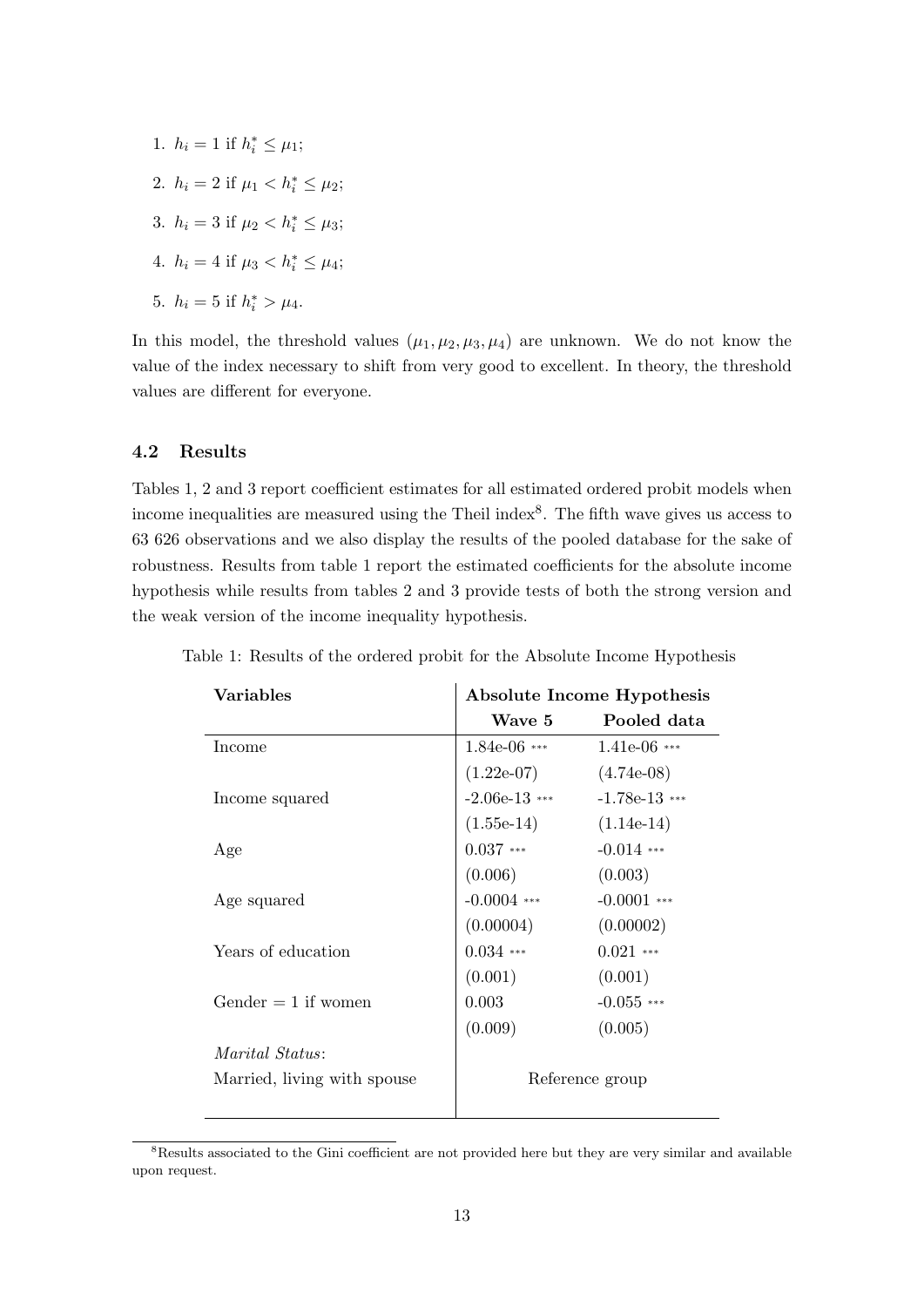| <b>Variables</b>                                                      | Absolute Income Hypothesis |                 |  |
|-----------------------------------------------------------------------|----------------------------|-----------------|--|
|                                                                       | Wave 5                     | Pooled data     |  |
| Registered partnership                                                | $-0.04$                    | $-0.06$ ***     |  |
|                                                                       | (0.035)                    | (0.0169)        |  |
| Married, not living with spouse                                       | $-0.094$ **                | $-0.098$ ***    |  |
|                                                                       | (0.039)                    | (0.009)         |  |
| Never married                                                         | $-0.07$ ***                | $-0.127$ ***    |  |
|                                                                       | (0.019)                    | (0.014)         |  |
| Divorced                                                              | $-0.045$ ***               | $-0.079$ ***    |  |
|                                                                       | (0.015)                    | (0.011)         |  |
| Widowed                                                               | $-0.024$ *                 | $-0.046$ ***    |  |
|                                                                       | (0.014)                    | (0.009)         |  |
| Job Situation:                                                        |                            |                 |  |
| Retired                                                               |                            | Reference group |  |
|                                                                       |                            |                 |  |
| Employed                                                              | $0.253$ ***                |                 |  |
|                                                                       | (0.014)                    |                 |  |
| Unemployed                                                            | $-0.212$ ***               |                 |  |
|                                                                       | (0.028)                    |                 |  |
| Permanently sick                                                      | $-1.25$ ***                |                 |  |
|                                                                       | (0.026)                    |                 |  |
| Home-maker                                                            | $-0.059$ ***               |                 |  |
|                                                                       | (0.017)                    |                 |  |
| Other                                                                 | $-0.236$ ***               |                 |  |
|                                                                       | (0.031)                    |                 |  |
| Dummies for countries and waves are included but                      |                            |                 |  |
| not reported, and available upon request.                             |                            |                 |  |
| ***: $1\%$ significant; **: $5\%$ significant; *: $10\%$ significant. |                            |                 |  |

Table 1: Results of the ordered probit for the Absolute Income Hypothesis (continued)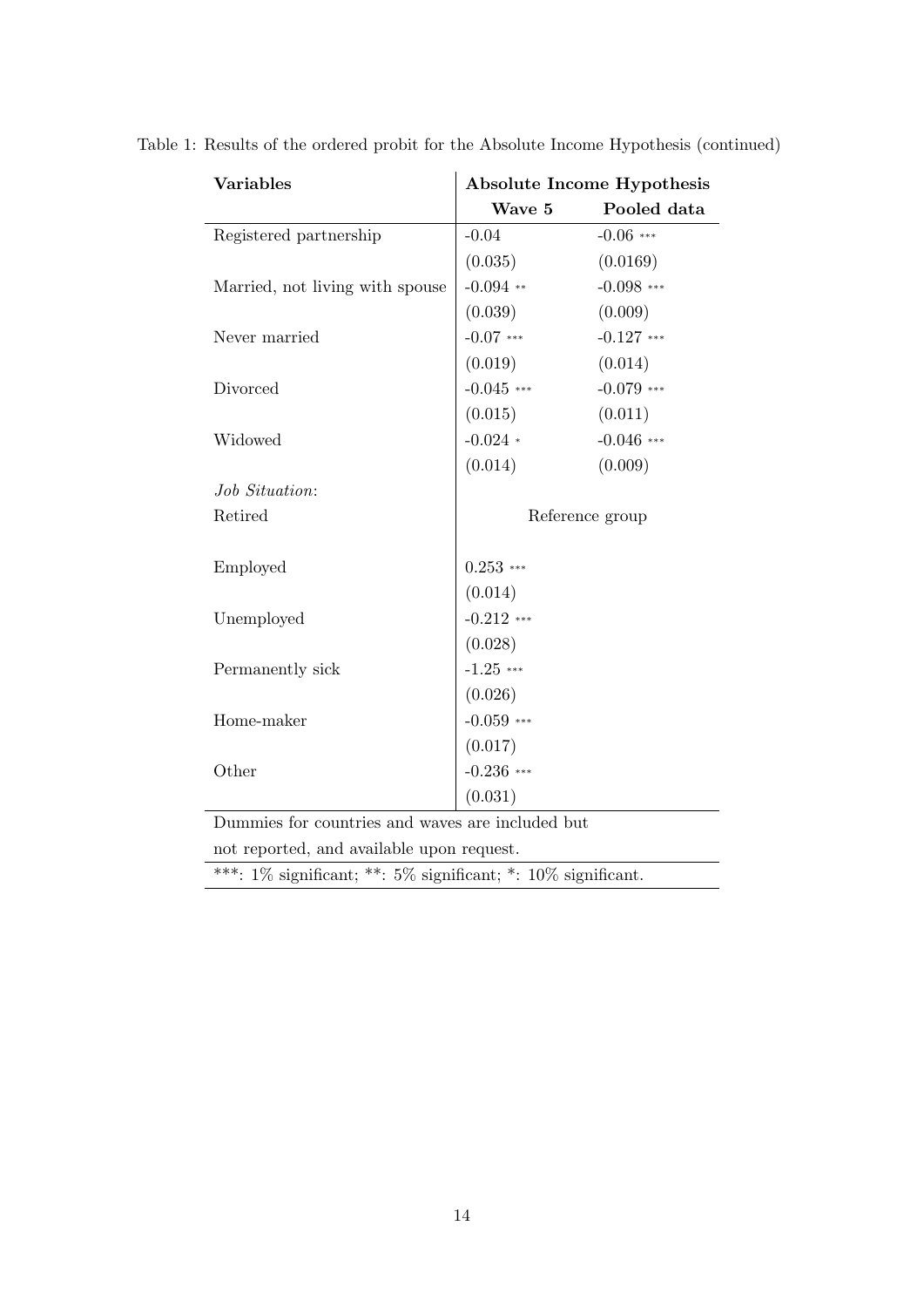| <b>Variables</b>                     | <b>Strong IIH</b> |                 |  |
|--------------------------------------|-------------------|-----------------|--|
|                                      | Wave 5            | Pooled data     |  |
| Income                               | $1.84e-06$ ***    | $1.94e-06$ ***  |  |
|                                      | $(1.20e-07)$      | $(4.34e-08)$    |  |
| Income squared                       | $-2.04e-13$ ***   | $-2.39e-13$ *** |  |
|                                      | $(1.50e-14)$      | $(1.13e-14)$    |  |
| Index of inequalities (Theil):       | $-0.403$ ***      | $-0.473$ ***    |  |
|                                      | (0.024)           | (0.018)         |  |
| Mechanisms:                          |                   |                 |  |
| 1st: % Health expenditure in the GDP | $0.077$ ***       |                 |  |
|                                      | (0.003)           |                 |  |
| 2nd: Received help from others       | $-0.179$ ***      |                 |  |
|                                      | (0.006)           |                 |  |
| 2nb bis: Given help to others        | $0.001$ ***       |                 |  |
|                                      | (0.0001)          |                 |  |
| 3rd: Life satisfaction               | $0.216$ ***       |                 |  |
|                                      | (0.003)           |                 |  |
| <b>GDP</b>                           | $1.99e-06$ ***    | $0.0002$ ***    |  |
|                                      | $(4.53e-07)$      | $(3.03e-07)$    |  |
| Age                                  | $-0.019$ ***      | $-0.019$ ***    |  |
|                                      | (0.006)           | (0.003)         |  |
| Age squared                          | $-0.0003$ ***     | $-0.0001**$     |  |
|                                      | (0.00004)         | (0.00002)       |  |
| Years of education                   | $0.028$ ***       | $0.019$ ***     |  |
|                                      | (0.001)           | (0.0005)        |  |
| Gender $= 1$ if women                | 0.005             | $-0.057$ ***    |  |
|                                      | (0.009)           | (0.005)         |  |
| Marital Status:                      |                   |                 |  |
| Married, living with spouse          |                   | Reference group |  |
| Registered partnership               | $-0.006$          | $-0.03*$        |  |
|                                      | (0.035)           | (0.017)         |  |
| Married, not living with spouse      | 0.004             | $-0.087$ ***    |  |
|                                      | (0.039)           | (0.009)         |  |
| Never married                        | 0.023             | $-0.108$ ***    |  |
|                                      | (0.019)           | (0.013)         |  |
| Divorced                             | $0.068$ ***       | $-0.062$ ***    |  |
|                                      | (0.016)           | (0.011)         |  |
| Widowed                              | $0.055***$        | $-0.055$ ***    |  |

<span id="page-15-0"></span>Table 2: Results of the ordered probit for the strong version of Income Inequality Hypothesis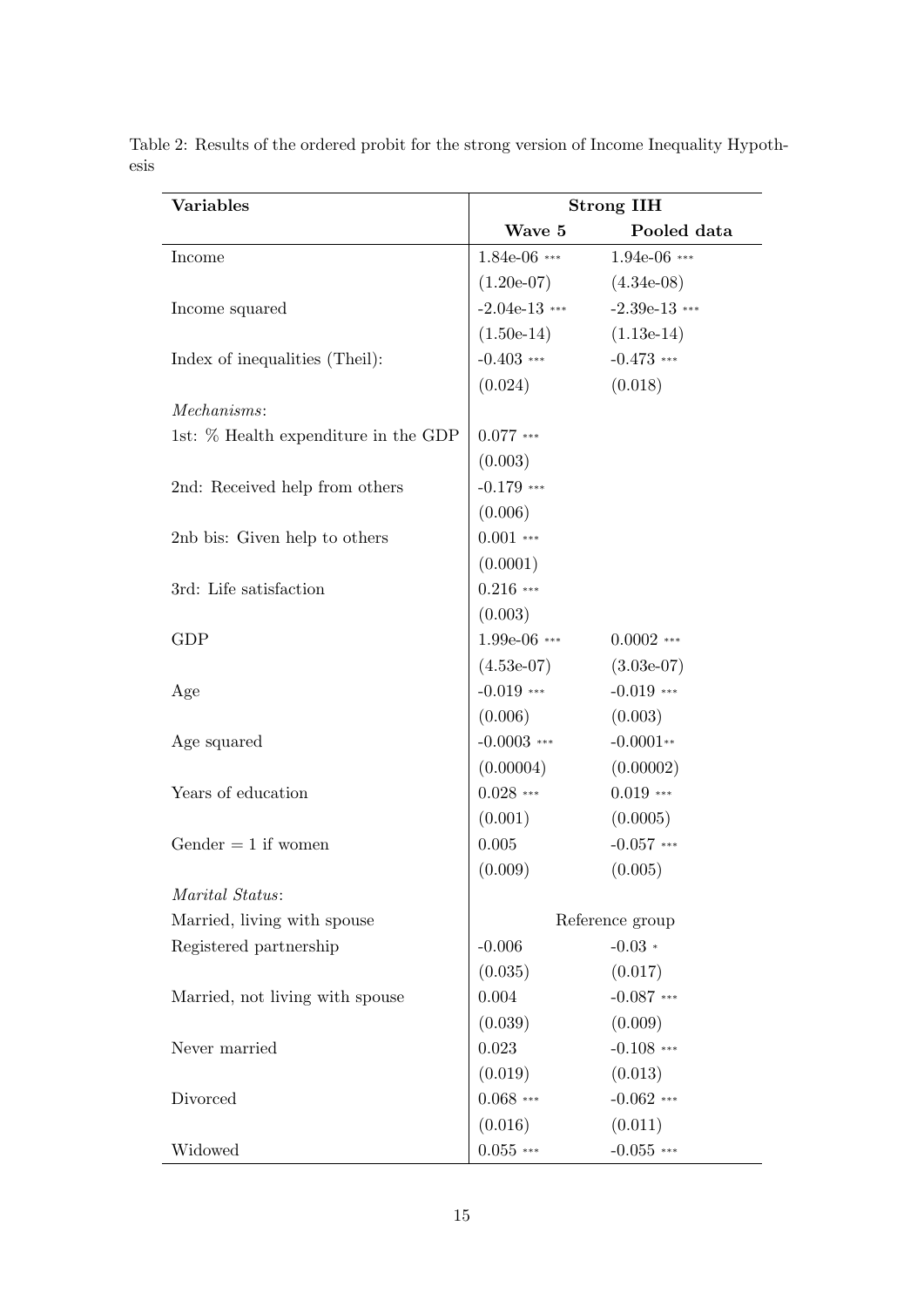| <b>Variables</b>                                                            | <b>Strong IIH</b> |                 |  |
|-----------------------------------------------------------------------------|-------------------|-----------------|--|
|                                                                             | Wave 5            | Pooled data     |  |
|                                                                             | (0.015)           | (0.009)         |  |
| <i>Job Situation:</i>                                                       |                   |                 |  |
| Retired                                                                     |                   | Reference group |  |
| Employed                                                                    | $0.224$ ***       |                 |  |
|                                                                             | (0.014)           |                 |  |
| Unemployed                                                                  | $-0.103$ ***      |                 |  |
|                                                                             | (0.028)           |                 |  |
| Permanently sick                                                            | $-1.069$ ***      |                 |  |
|                                                                             | (0.026)           |                 |  |
| Home-maker                                                                  | $-0.064$ ***      |                 |  |
|                                                                             | (0.017)           |                 |  |
| Other                                                                       | $-1.169$ ***      |                 |  |
|                                                                             | (0.031)           |                 |  |
| Temporal dummies are included but not reported, and available upon request. |                   |                 |  |
| ***: $1\%$ significant; **: $5\%$ significant; *: $10\%$ significant.       |                   |                 |  |

Table 2: Results of the ordered probit for the strong version of Income Inequality Hypothesis (continued)

| <b>Variables</b>                      | Weak IIH        |                 |  |
|---------------------------------------|-----------------|-----------------|--|
|                                       | Wave 5          | Pooled data     |  |
| Income                                | $1.89e-06$ ***  | $1.16e-06$ ***  |  |
|                                       | $(1.44e-07)$    | $(4.76e-08)$    |  |
| Income squared                        | $-2.09e-13$ *** | $-1.46e-13$ *** |  |
|                                       | $(-2.09e-13)$   | $(1.12e-14)$    |  |
| <i>Index of inequalities</i> (Theil)  | $-0.838$ ***    | $-0.567$ ***    |  |
|                                       | (0.049)         | (0.038)         |  |
| Quintile 1                            | $-0.26$ ***     | $-0.379$ ***    |  |
|                                       | (0.029)         | (0.019)         |  |
| Quintile 2                            | $-0.201$ ***    | $-0.288$ ***    |  |
|                                       | (0.028)         | (0.019)         |  |
| Quintile 3                            | $-0.115$ ***    | $-0.184$ ***    |  |
|                                       | (0.027)         | (0.019)         |  |
| Quintile 4                            | $-0.053$ **     | $-0.115$ ***    |  |
|                                       | (0.026)         | (0.018)         |  |
| Quintile 5                            | Reference group |                 |  |
|                                       |                 |                 |  |
| Interaction quintile $1 \& \text{II}$ | $0.115*$        | $0.121$ **      |  |

<span id="page-16-0"></span>Table 3: Results of the ordered probit for the weak version of Income Inequality Hypothesis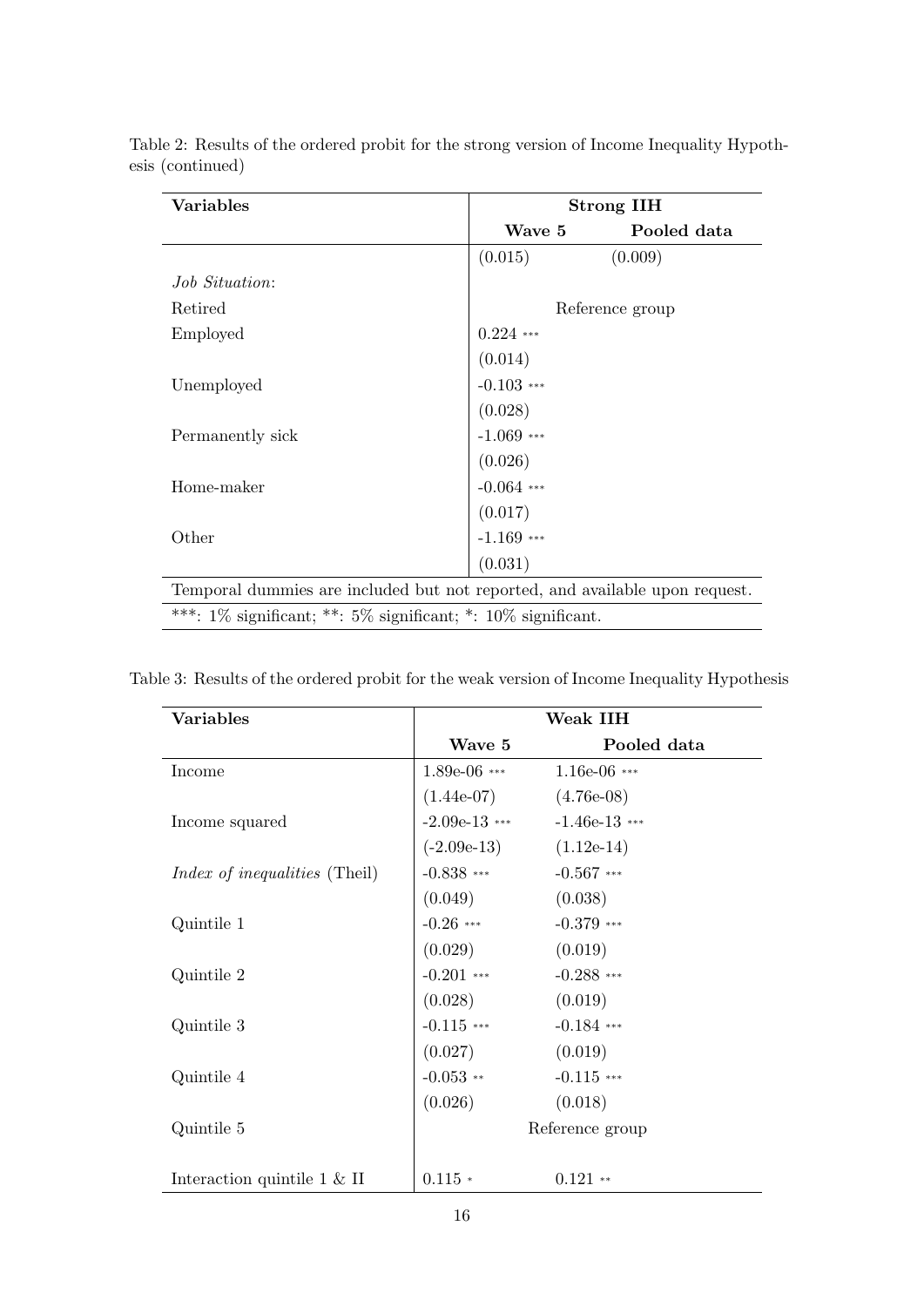| <b>Variables</b>                      | Weak IIH        |                 |
|---------------------------------------|-----------------|-----------------|
|                                       | Wave 5          | Pooled data     |
|                                       | (0.069)         | (0.053)         |
| Interaction quintile $2 \& \text{II}$ | $0.114 *$       | 0.054           |
|                                       | (0.068)         | (0.053)         |
| Interaction quintile $3 \& \text{II}$ | 0.023           | $-0.012$        |
|                                       | (0.068)         | (0.052)         |
| Interaction quintile $4 \& \text{II}$ | 0.062           | 0.053           |
|                                       | (0.068)         | (0.052)         |
| Interaction quintile $5 \& \text{II}$ |                 | Reference group |
| <b>GDP</b>                            | $0.0001$ ***    | $0.0002$ ***    |
|                                       | (0.049)         | $(3.06e-07)$    |
| Age                                   | $0.037***$      | $-0.015$ ***    |
|                                       | (0.006)         | (0.003)         |
| Age squared                           | $-0.0004$ ***   | $-0.0006$ ***   |
|                                       | (0.00004)       | (0.00002)       |
| Years of education                    | $0.026$ ***     | $0.017$ ***     |
|                                       | (0.001)         | (0.001)         |
| Gender $= 1$ if women                 | 0.007           | $-0.05$ ***     |
|                                       | (0.009)         | (0.005)         |
| Marital Status:                       |                 |                 |
| Married, living with spouse           | Reference group |                 |
| Registered partnership                | $0.058\,$ *     | $-0.026$        |
|                                       | (0.035)         | (0.017)         |
| Married, not living with spouse       | $-0.076$ **     | $-0.09$ ***     |
|                                       | (0.039)         | (0.009)         |
| Never married                         | 0.023           | $-0.027$ **     |
|                                       | (0.019)         | (0.014)         |
| Divorced                              | $0.032**$       | 0.016           |
|                                       | (0.018)         | (0.011)         |
| Widowed                               | $\,0.015\,$     | $0.026$ ***     |
|                                       | (0.014)         | (0.009)         |
| Job Situation:                        |                 |                 |
| Retired                               |                 | Reference group |
| Employed                              | $0.246$ ***     |                 |

Table 3: Results of the ordered probit for the weak version of Income Inequality Hypothesis (continued)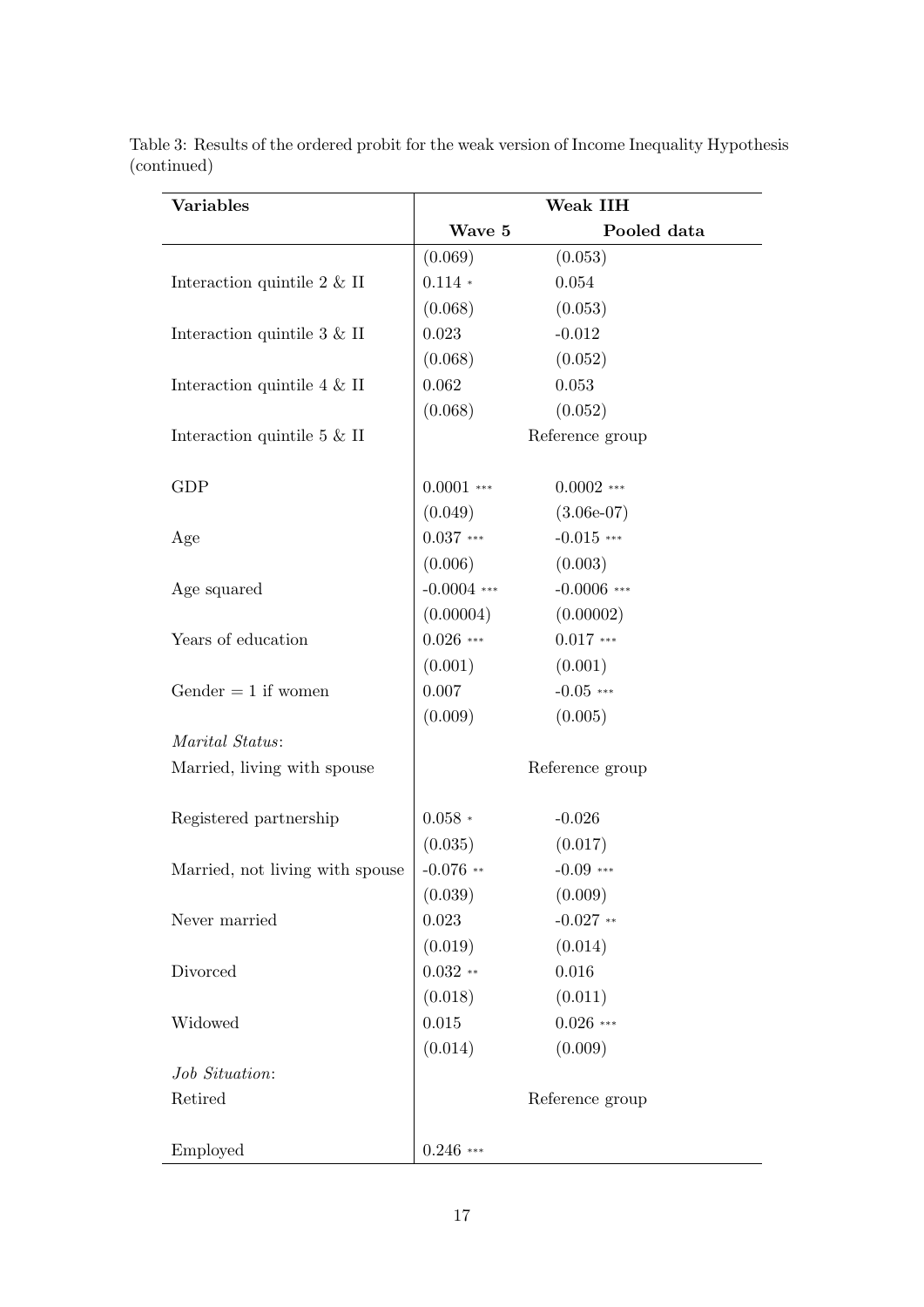| <b>Variables</b>                                                            | Weak IIH                |             |  |
|-----------------------------------------------------------------------------|-------------------------|-------------|--|
|                                                                             | Wave 5                  | Pooled data |  |
|                                                                             | (0.014)                 |             |  |
| Unemployed                                                                  | $-0.176$ ***            |             |  |
|                                                                             | (0.028)                 |             |  |
| Permanently sick                                                            | $-1.2072$ ***           |             |  |
|                                                                             | $(-1.21)$<br>-0.056 *** |             |  |
| Home-maker                                                                  |                         |             |  |
|                                                                             | $(0.017)$<br>-0.207 *** |             |  |
| Other                                                                       |                         |             |  |
|                                                                             | (0.031)                 |             |  |
| Temporal dummies are included but not reported, and available upon request. |                         |             |  |
| ***: $1\%$ significant; **: $5\%$ significant; *: $10\%$ significant.       |                         |             |  |

Table 3: Results of the ordered probit for the weak version of Income Inequality Hypothesis (continued)

Coefficients of the individual income and income squared in tables [1,](#page-13-0) [2](#page-15-0) and [3](#page-16-0) provide support for all the hypotheses that income has a positive and concave effect on the self-perceived health status. Indeed, the coefficients associated to the income variable are all positive and significant and the coefficients associated to the income squared variable are all negative and significant. This implies that higher income leads to better health outcomes and that population health would be higher by redistributing incomes. As a result, the absolute income hypothesis is verified.

Concerning income inequalities, coefficients on the Theil index in tables [2](#page-15-0) and [3](#page-16-0) are negative and significantly different from zero. This supports evidence of the strong version of income inequality hypothesis stating that an increase in income inequalities is detrimental to all members of society. Indeed concerning this measurement, zero represents an egalitarian state, thus the negative relationship between the self-perceived health and the indicator of income inequalities implies that health will be better if the index is low. Moreover, we also find evidence in table [3](#page-16-0) supporting the weak version of income inequality hypothesis which states that inequalities hurt only the least well-off in a society. Indeed, we introduce the rank and an interaction term between the rank and the index of income inequalities to allow a variation between the income level and the effect of income inequalities. In the specification we choose to follow the framework of [Mellor and Milyo](#page-24-2) [\[2002\]](#page-24-2) who introduced the interaction term between the measurement of income inequalities and the dummies variables based on quintiles of income (1 for the lowest income group and 5 for the highest which is a proxy for the rank). All the coefficients associated to the quintiles variables are negative and significant. Coefficient estimates are higher for low-income groups that is to say the effects of income inequalities are more important among people with low incomes. Only the first two interaction terms are significant which reinforces the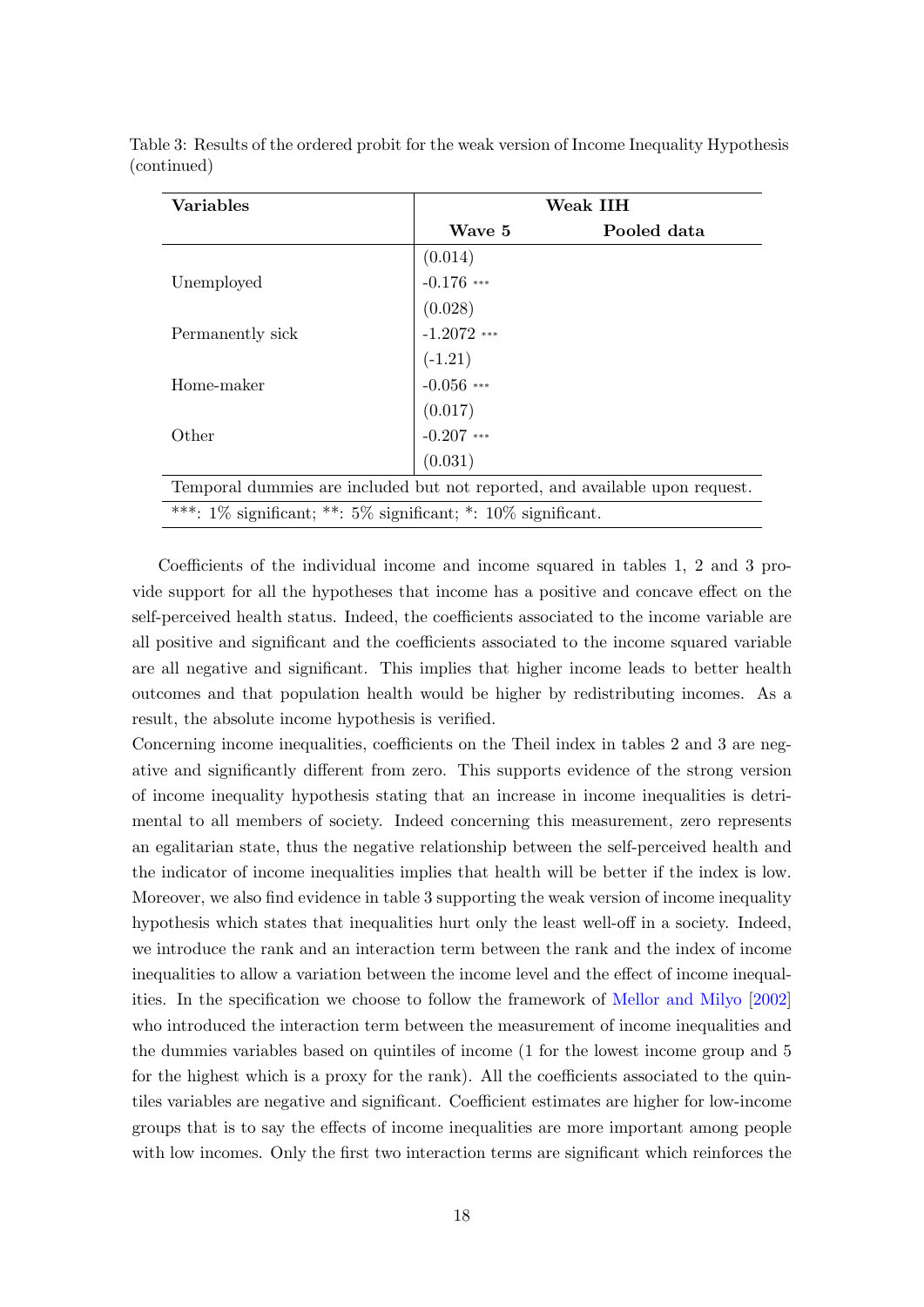previous statement. People with high income compared to their peers are less impacted by the effect of income inequalities on health.

Regarding the mechanisms of [Kawachi and Kennedy](#page-24-11) [\[1999\]](#page-24-11) (table [2\)](#page-15-0), the disinvestment in human capital (first mechanism) is characterized by the percentage of health expenditure in the GDP[9](#page-1-0) . The coefficient associated is positive and significant meaning that when governments increase the health spending, this has a positive effect on individual health. For the second mechanism, we want to illustrate the interaction between individuals to represent the erosion of social capital. As a result, we choose a variable from the SHARE survey: "received help from others". The coefficient associated to this variable is negative and significant. We can explain this negative coefficient by saying that people who are in bad health are the ones who receive help. In order, to legitimize this explanation, we also do the estimation with the "reverse variable": "given help to others". In this case, the coefficient is positive and significant proving that people in good health offer their help. Then, the last mechanism is about social comparisons. The coefficient associated to this variable ("life satisfaction") is positive and significant which implies that when individuals are satisfied with their life, they also report having a good health.

In sum, our baseline specifications provide evidence of a statistically significant association between income, income inequality and health. Results are robust to model specifications as well as across the hypotheses. The impact of income inequalities on health is greater among individuals with low-income ranking.

#### 4.3 Robustness checks

In order to settle economic policies to reduce inequalities, it is important to investigate the causal relationship between income and health. In most regressions, we make use of cross-sectional data and static regression models. Thus, the results suggested so far fail to address causality. However, talking about causality can be difficult since this will imply some endogeneity issues. In order to establish a causal link between income, income inequalities and health, we choose another income inequalities measure. Indeed, the idea is to consider that inequalities have a delayed effect on health. In other words, income inequalities in the past have an effect on individual current health. In order to take into account this postponed effect we use a lagged measurement for income inequalities<sup>[10](#page-1-0)</sup>. The results, reported in table [7](#page-28-0) (see the Appendix part), are very similar to those obtained with another measurement of income inequalities. Hence, the results are consistent with all the hypotheses explained before and with the existence of a causal link between income, income inequalities and health.

<sup>&</sup>lt;sup>9</sup>Source: OECD website.

 $10$ We use a computed Gini coefficient from the OECD website from 2004 when the values are available. However, there are many missing values so we took the oldest values available when the 2004 ones were not available. Here are the cited countries for which the 2004 value was not available. Austria: 2007; Spain: 2009; Netherlands and Switzerland: 2010; Denmark, France, Germany, Sweden and Israel: 2011.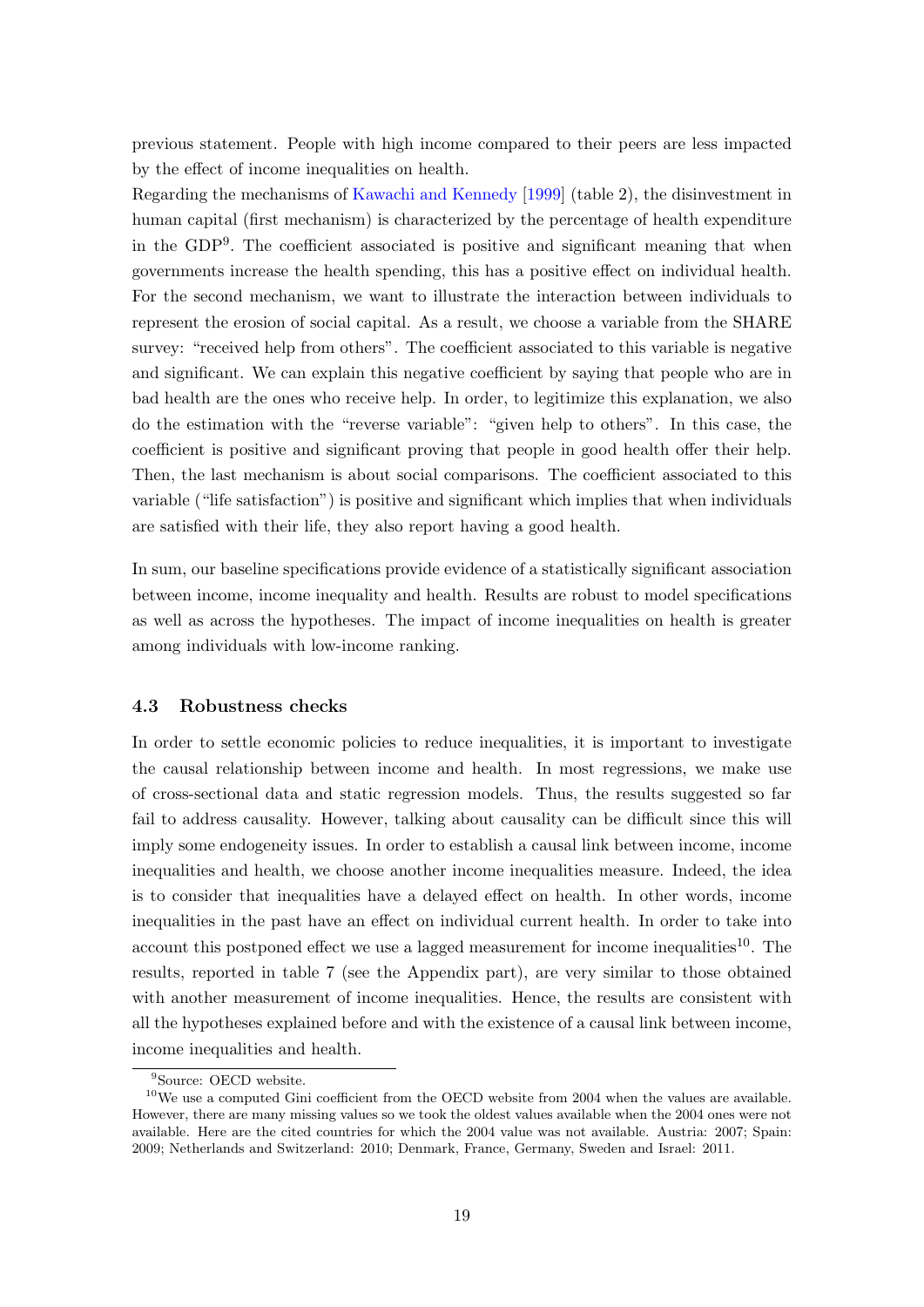Moreover, our baseline specification depends on a dependent variable which is subjective. Self-reported measures give a good amount of information about individual health since people summarize all the health information they have from their practitioners (general practitioners and specialists) and from what they feel [\(Benitez-Silva et al.](#page-23-5) [\[2004\]](#page-23-5)). The use of this measure in our specification raise the problem of interpersonal comparisons between people aged 50 and over ("Is the way I consider "good health" the same as you consider this health commodity?"). Empirical studies on the relationship between health, income and income inequalities commonly use ordered probit models where the thresholds are constant by assumption. However, one limit is that it restricts the marginal probability effects. In fact the distributional effects are restricted by the specific structure. Then, another limit of this is that additional individual heterogeneity between individual realizations is not allowed by the the distributional assumption. Thus, [Boes and Winkelmann](#page-23-13) [\[2006\]](#page-23-13) and [Jones and Schurer](#page-24-12) [\[2011\]](#page-24-12) both explain the solution to these issues with the use of the generalized ordered probit model since it is based on a latent threshold where the thresholds themselves are linear function of the explanatory variables. In other words, the previous thresholds of equation [8](#page-12-1) are now computed by selecting individual characteristics so that they depend on covariates:

$$
\mu_{ij} = \tilde{\mu}_j + x'_i \gamma_j \tag{9}
$$

where  $\gamma_i$  is a vector of response specific parameters. We have:

$$
\mu_{ij} = \mu_j \qquad \forall i \in C_j \tag{10}
$$

where  $C_i$  is the class. With this model, the probabilities are:

$$
P(y=j|x) = F(\widetilde{\mu}_j - x_i\beta_j) - F(\widetilde{\mu}_{j-1} - x_i\beta_{j-1})
$$
\n(11)

Now, the effects of covariates on the log-odds are category-specific and this model allows to have more heterogeneity across individuals.

The results concerning the generalized ordered probit model are similar to those made with the ordered probit model. All the effects are estimated around each four cut-points (from fair to poor, from poor to good, from good to very good, and from very good to excellent). For all the hypotheses (absolute income hypothesis - table [8,](#page-30-0) income inequality hypothesis, both versions - table [9](#page-31-0) and [10](#page-33-0) in the appendix part), the coefficients associated to the variables of interest (income and income squared) do not change significantly in comparison to the results with the ordered probit model. The results are consistent (either with the Theil index or the Gini coefficient for the income inequality hypothesis) as this is proved in previous study [\(Lindeboom and Van Doorslaer](#page-24-5) [\[2004\]](#page-24-5)). In fact, in the four cutpoints, the results legitimizes the concavity assumption of the income since the coefficients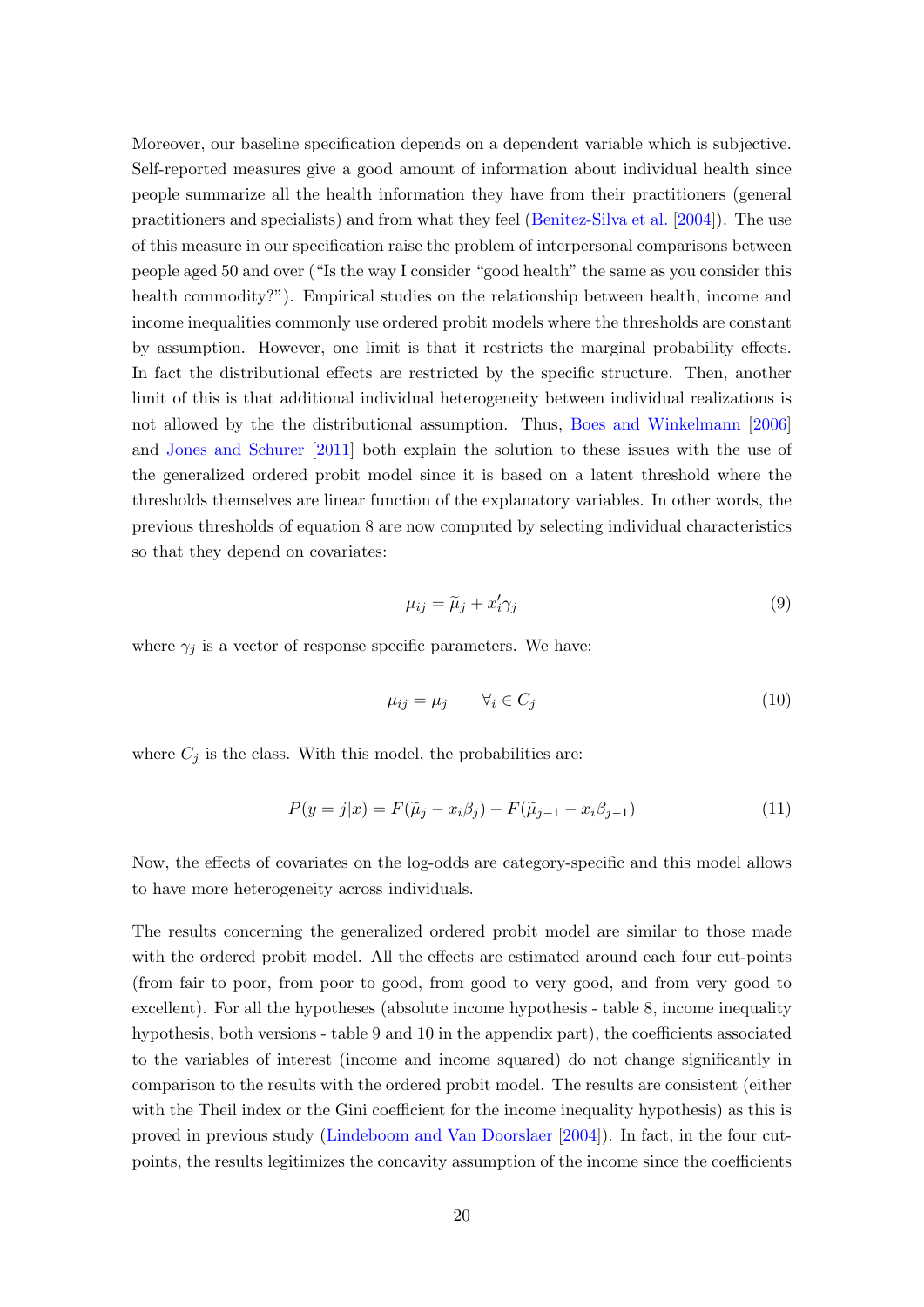are statistically significant and the index for the measurement of income inequalities is negative (or the income inequality hypothesis). Finally, the interpretation of the quintiles and the interaction terms implies the consistency of the weak version of income inequality hypothesis. Indeed, adding some heterogeneity in this model and taking into account the issues of interpersonal comparisons do not modify what is expected with the literature. As an example, we can interpret the coefficient associated to the dummy variable "homemaker" for the absolute income hypothesis (table [8\)](#page-30-0). It has a negative and significant coefficient across cut-points one to three, so being a home-maker decreases standards in these health domains, except regarding the distinction between very good health versus poor health.

## 5 Conclusion

In this study we underline the hypotheses through which health is affected by income and income inequalities. The aim of this paper was to empirically investigate the evidence for the absolute income hypothesis and the income inequality hypothesis for people aged 50 and over in Europe, using data from the SHARE survey. Indeed, we review the relationship on income-related health inequalities where we mention the literature as well as the theoretical and statistical tools needed to carry out this research. Then we present the data used and some descriptive statistics. Finally we show the model specification, the results of the two hypotheses and some robustness tests. This whole work, both the literature study and the establishment of various models led us to estimate different assumptions on the relationship between health and income. This study is one of the first analyzing this relationship through different hypotheses using the SHARE survey which is a rich database, containing a lot of information on elderly people and countries simultaneously.

We find evidence supporting the absolute income hypothesis which states that people with higher incomes have better health outcomes. We also find evidence supporting the strong version of income inequality hypothesis which argues that inequality affects all members in a society equivalently. In this hypothesis, we find that when there are high income inequalities in a country, people aged 50 and over feel less healthy. Moreover, we also find evidence supporting the weak version of income inequality hypothesis which states that only the least well off are hurt by income inequalities in a society. This hypothesis underlines the fact that income inequalities are more detrimental for the health of people with low incomes. By implementing the generalized ordered probit, we control for potential problems of interpersonal comparisons and the results are very similar to those found with the ordered probit model.

The results concerning the hypotheses are consistent with the concavity assumption of income on health and thus this legitimizes the redistribution of incomes. In fact, what is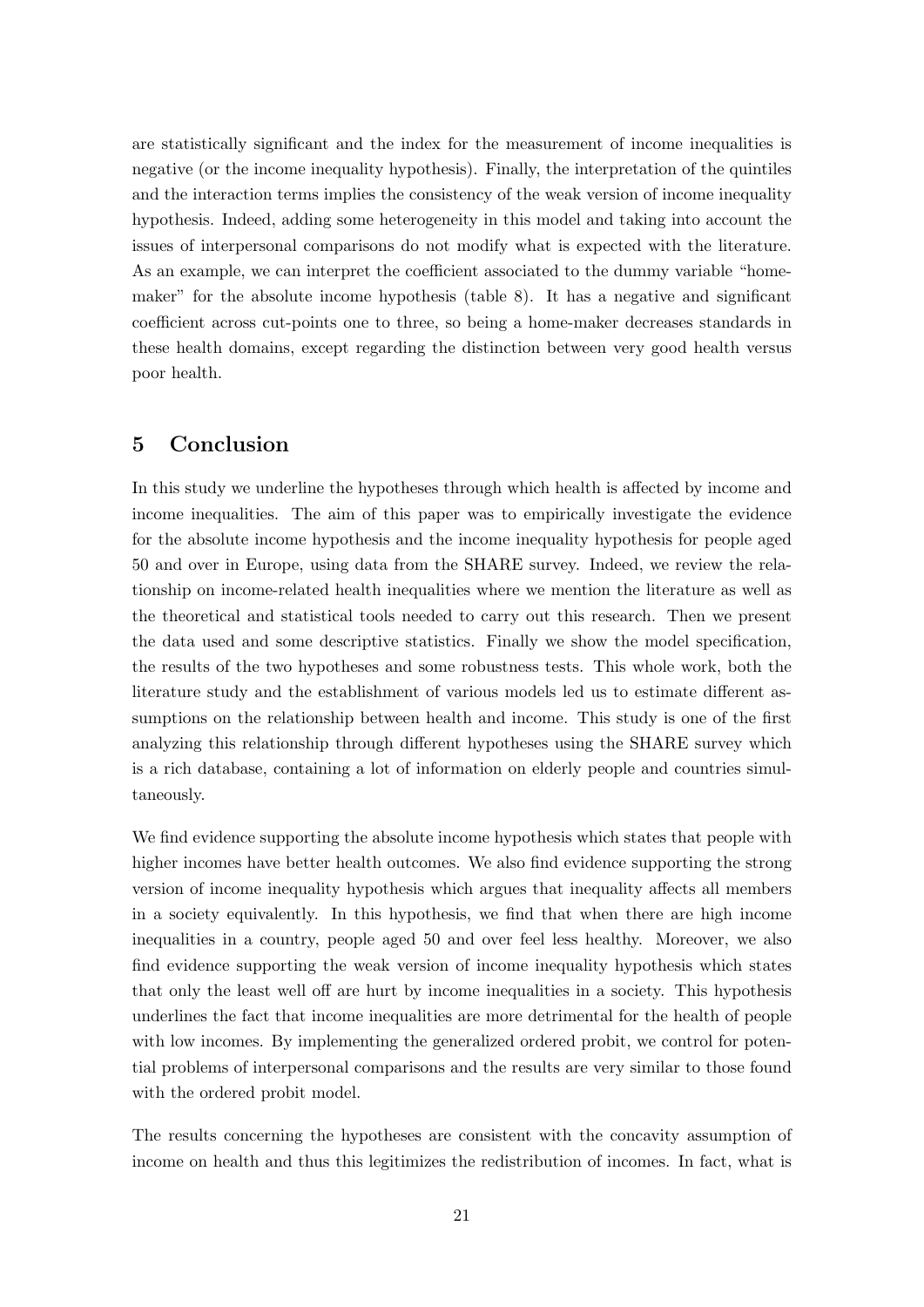important in determining the health status is more how income is distributed in a society and less the overall health of this society. As a result, the more equally income is distributed, the better the overall health in this society. Concerning the political implication, one way to improve health might be to take measures using the redistribution of incomes as a lever. In fact, [Lynch et al.](#page-24-13) [\[2004\]](#page-24-13) argue that, redistributive fiscal and tax policies will help the governments to achieve better population health. [Deaton](#page-23-14) [\[2001\]](#page-23-14) explains that if income inequalities affect health, transfer policies that affect the distribution of incomes would have good effects through individual levels of health. There will be like a virtuous circle in which incomes influence the health status (improving the production possibilities of the economy can be achieved by improving the health) which in turn affects the income. Indeed, we also perform the econometric analysis using a lagged income inequalities measure and we show that income inequalities have a delayed impact on health.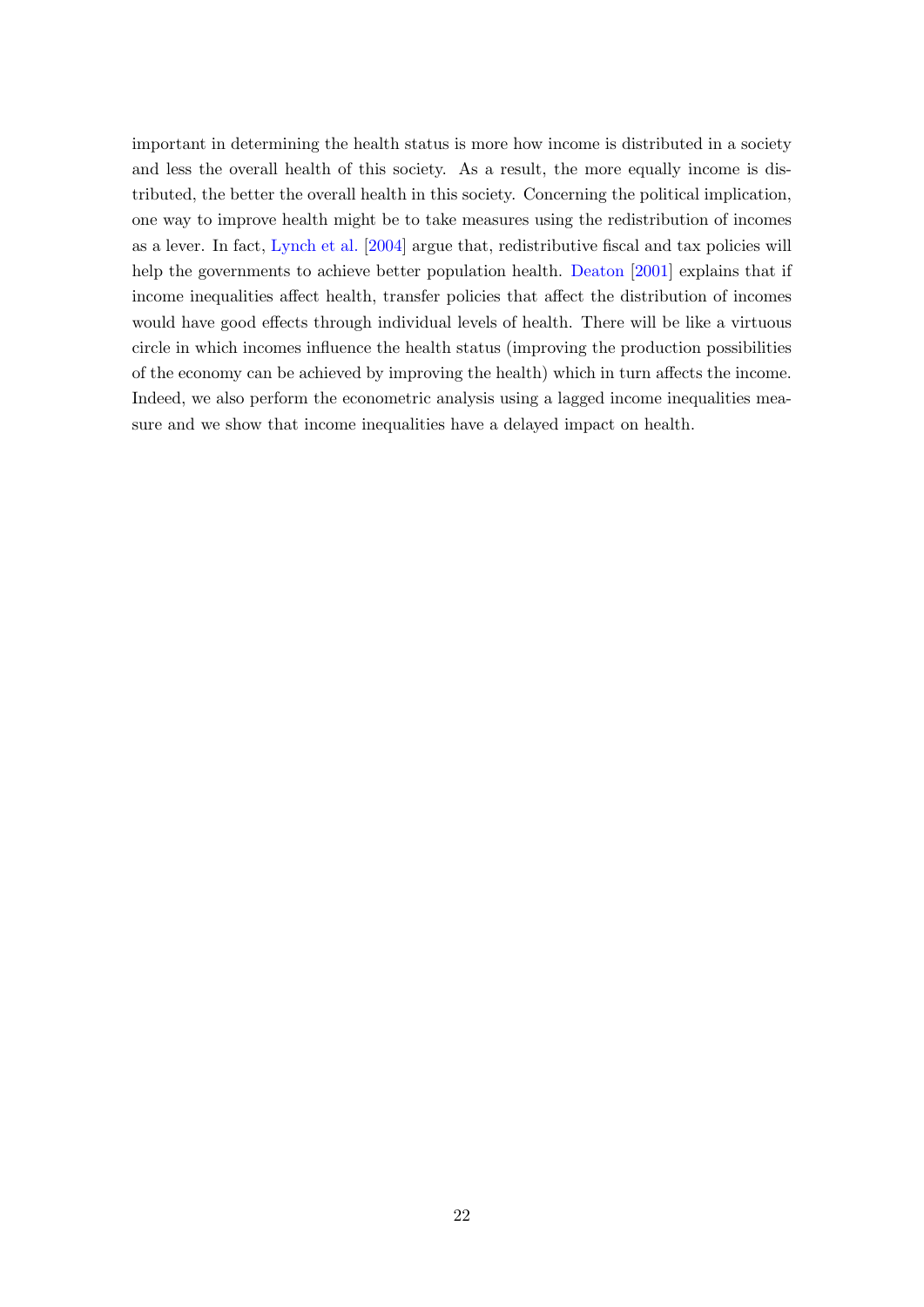## References

- <span id="page-23-5"></span>H. Benitez-Silva, M. Buchinsky, H. Man Chan, S. Cheidvasser, and J. Rust. How large is the bias in self-reported disability? Journal of Applied Econometrics, 2004.
- <span id="page-23-13"></span>S. Boes and R. Winkelmann. Ordered response models. In Modern Econometric Analysis, pages 167–181. Springer, 2006.
- <span id="page-23-9"></span>A. Börsch-Supan. Survey of Health, Ageing and Retirement in Europe (SHARE) Wave 5. Release version: 5.0.0. SHARE-ERIC. Data set. DOI: 10.6103/SHARE.w5.500. 2016a.
- <span id="page-23-10"></span>A. Börsch-Supan. Survey of Health, Ageing and Retirement in Europe (SHARE) Wave 1. Release version: 5.0.0. SHARE-ERIC. Data set. DOI: 10.6103/SHARE.w1.500. 2016b.
- <span id="page-23-11"></span>A. Börsch-Supan. Survey of Health, Ageing and Retirement in Europe (SHARE) Wave 2. Release version: 5.0.0. SHARE-ERIC. Data set. DOI: 10.6103/SHARE.w2.500. 2016c.
- <span id="page-23-12"></span>A. Börsch-Supan. Survey of Health, Ageing and Retirement in Europe (SHARE) Wave 4. Release version: 5.0.0. SHARE-ERIC. Data set. DOI: 10.6103/SHARE.w4.500. 2016d.
- <span id="page-23-0"></span>A. Börsch-Supan, M. Brandt, C. Hunkler, T. Kneip, J. Korbmacher, F. Malter, B. Schaan, S. Stuck, and S. Zuber. Data Resource Profile: the Survey of Health, Ageing and Retirement in Europe (SHARE). International Journal of Epidemiology DOI: 10.1093/ije/dyt088, 2013.
- <span id="page-23-3"></span>V. Carrieri and A. M. Jones. The income-health relationship "beyond the mean": New evidence from biomarkers. Health Economics, 2016.
- <span id="page-23-8"></span>S. Cohen, S. Line, S. B. Manuck, B. S. Rabin, E. R. Heise, and J. R. Kaplan. Chronic social stress, social status, and susceptibility to upper respiratory infections in nonhuman primates. Psychosomatic Medicine, 59(3):213–221, 1997.
- <span id="page-23-1"></span>D. Cutler, A. Deaton, and A. Lleras-Muney. The determinants of mortality. The Journal of Economic Perspectives, 20(3):97–120, 2006.
- <span id="page-23-14"></span>A. S. Deaton. Health inequality and economic development. 2001.
- <span id="page-23-2"></span>S. L. Ettner. New evidence on the relationship between income and health. Journal of health economics, 15(1):67–85, 1996.
- <span id="page-23-4"></span>K. Fiscella and P. Franks. Individual income, income inequality, health, and mortality: what are the relationships? *Health services research*, 35, 2000.
- <span id="page-23-7"></span>M. Grignon, A. Couffinhal, P. Dourgnon, F. Jusot, and F. Naudin. Mesurer l'impact des déterminants non médicaux des inégalités sociales de santé. IRDES, 2004.
- <span id="page-23-6"></span>M. Grossman. The relationship between health and schooling: What's new? Technical report, National Bureau of Economic Research, 2015.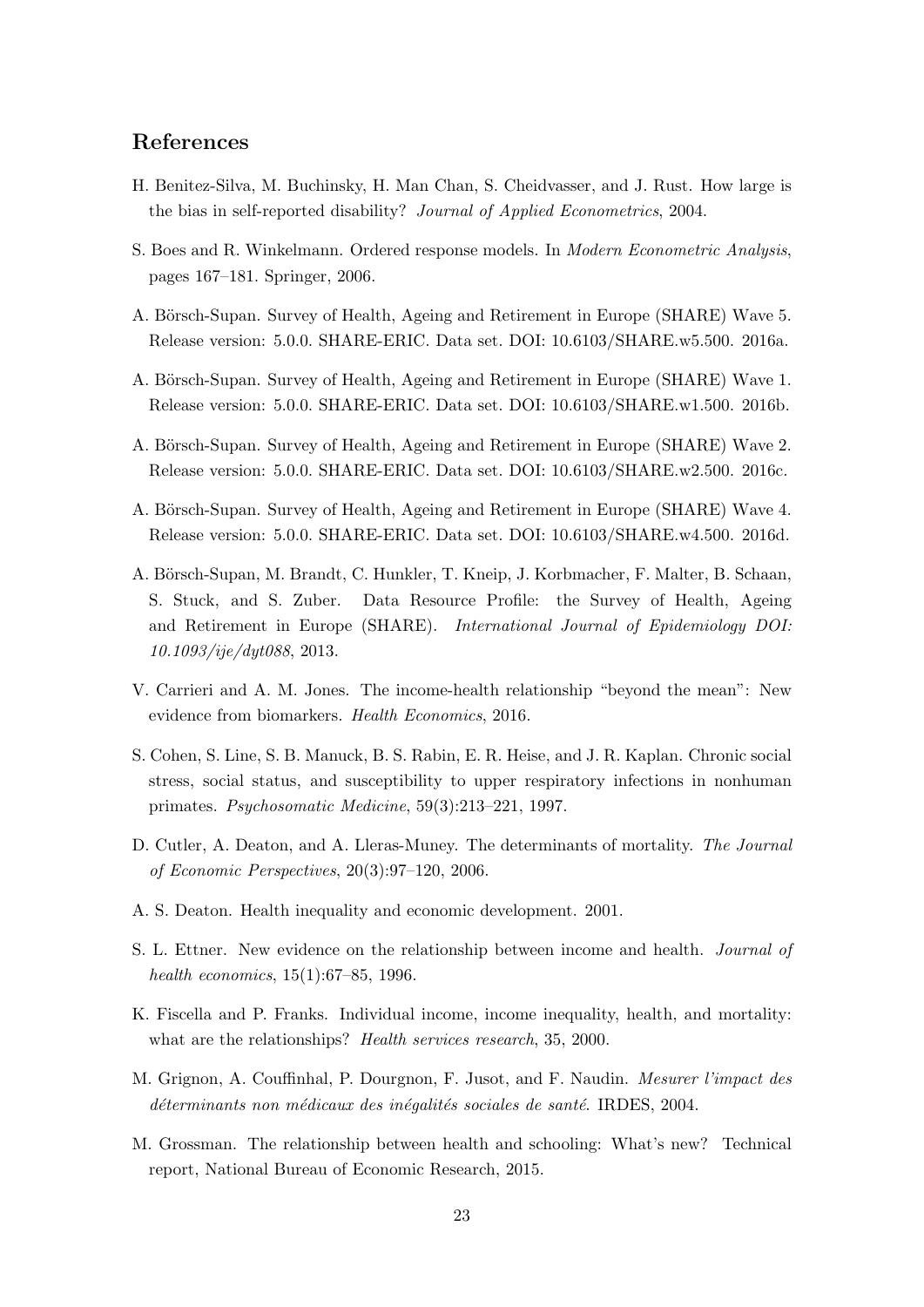- <span id="page-24-4"></span>V. Hildebrand and P. Van Kerm. Income inequality and self-rated health status: evidence from the European Community Household Panel. Demography, 46(4):805–825, 2009.
- <span id="page-24-12"></span>A. M. Jones and S. Schurer. How does heterogeneity shape the socioeconomic gradient in health satisfaction? *Journal of Applied Econometrics*, 26(4):549–579, 2011.
- <span id="page-24-6"></span>G. A. Kaplan, E. R. Pamuk, J. W. Lynch, R. D. Cohen, and J. L. Balfour. Inequality in income and mortality in the United States: analysis of mortality and potential pathways. British Medical Journal, 312(7037):999–1003, 1996.
- <span id="page-24-11"></span>I. Kawachi and B. P. Kennedy. Income inequality and health: pathways and mechanisms. Health services research, 34(1):215, 1999.
- <span id="page-24-8"></span>I. Kawachi, B. P. Kennedy, K. Lochner, and Prothrow-Stith. Social capital, income inequality, and mortality. American journal of public health, 87(9):1491–1498, 1997.
- <span id="page-24-1"></span>B. P. Kennedy, I. Kawachi, R. Glass, D. Prothrow-Stith, et al. Income distribution, socioeconomic status, and self rated health in the United States: a multilevel analysis. British Medical Journal, 317(7163):917–921, 1998.
- <span id="page-24-3"></span>H. Li and Y. Zhu. Income, income inequality, and health: Evidence from china. Journal of Comparative Economics, 34(4):668–693, 2006.
- <span id="page-24-5"></span>M. Lindeboom and E. Van Doorslaer. Cut-point shift and index shift in self-reported health. Journal of health economics, 2004.
- <span id="page-24-10"></span>M. Lindelow. Sometimes more equal than others: how health inequalities depend on the choice of welfare indicator. Health economics, 15(3):263–279, 2006.
- <span id="page-24-13"></span>J. Lynch, G. D. Smith, S. Harper, M. Hillemeier, N. Ross, G. A. Kaplan, and M. Wolfson. Is income inequality a determinant of population health? part 1 - A systematic review. 2004.
- <span id="page-24-7"></span>J. W. Lynch, G. A. Kaplan, E. R. Pamuk, R. D. Cohen, K. E. Heck, J. L. Balfour, and I. H. Yen. Income inequality and mortality in metropolitan areas of the united states. American Journal of Public Health, 88(7):1074–1080, 1998.
- <span id="page-24-0"></span>J. P. Mackenbach, P. Martikainen, C. WN. Looman, J. AA. Dalstra, A. E. Kunst, E. Lahelma, SEdHA Working Group, et al. The shape of the relationship between income and self-assessed health: an international study. International journal of epidemiology, 34(2):286–293, 2005.
- <span id="page-24-9"></span>M. G. Marmot. Inequality, deprivation and alcohol use. Addiction, 92(3s1):13–20, 1997.
- <span id="page-24-2"></span>J. M. Mellor and J. Milyo. Income inequality and health status in the United States: evidence from the current population survey. *Journal of Human Resources*, pages 510– 539, 2002.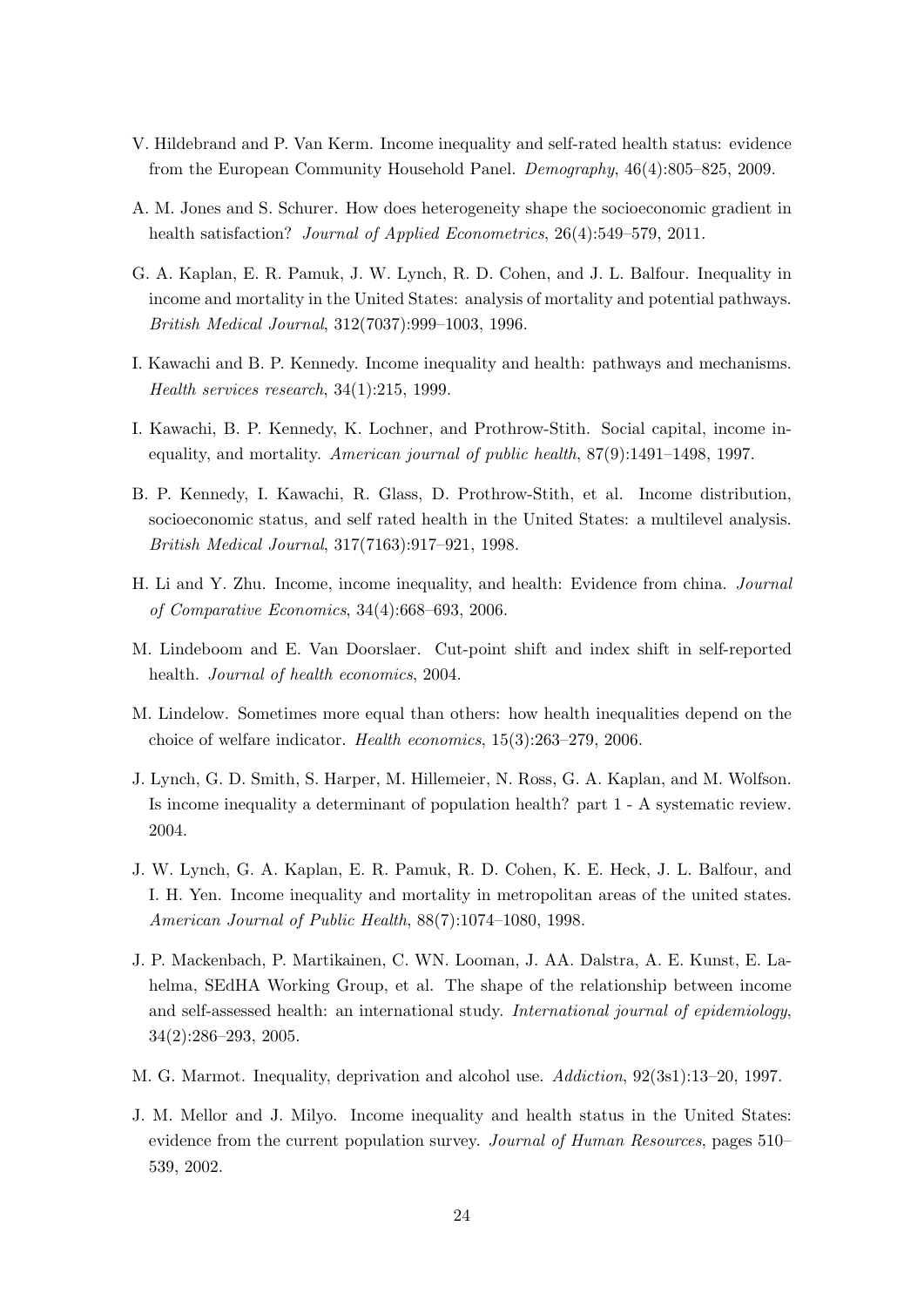- <span id="page-25-1"></span>L. Potvin, M-J. Moquet, and C. Jones. Réduire les inégalités sociales en santé. INPES, 2010.
- <span id="page-25-2"></span>S. H. Preston. The changing relation between mortality and level of economic development. Population studies, 29(2):231–248, 1975.
- <span id="page-25-6"></span>S.V. Subramanian and I. Kawachi. Income inequality and health: what have we learned so far? Epidemiologic reviews, 26(1):78–91, 2004.
- <span id="page-25-3"></span>I. Theodossiou and A. Zangelidis. The social gradient in health: The effect of absolute income and subjective social status assessment on the individual's health in Europe. Economics & Human Biology, 7(2):229–237, 2009.
- <span id="page-25-5"></span>E. Van Doorslaer, X. Koolman, and A. M. Jones. Explaining income-related inequalities in doctor utilisation in Europe. Health economics, 13(7):629–647, 2004.
- <span id="page-25-4"></span>A. Wagstaff, E. Van Doorslaer, and N. Watanabe. On decomposing the causes of health sector inequalities with an application to malnutrition inequalities in Vietnam. Journal of econometrics, 112(1):207–223, 2003.
- <span id="page-25-0"></span>WHO. World Health Organization. Commission on Social Determinants of Health: final report. 2009.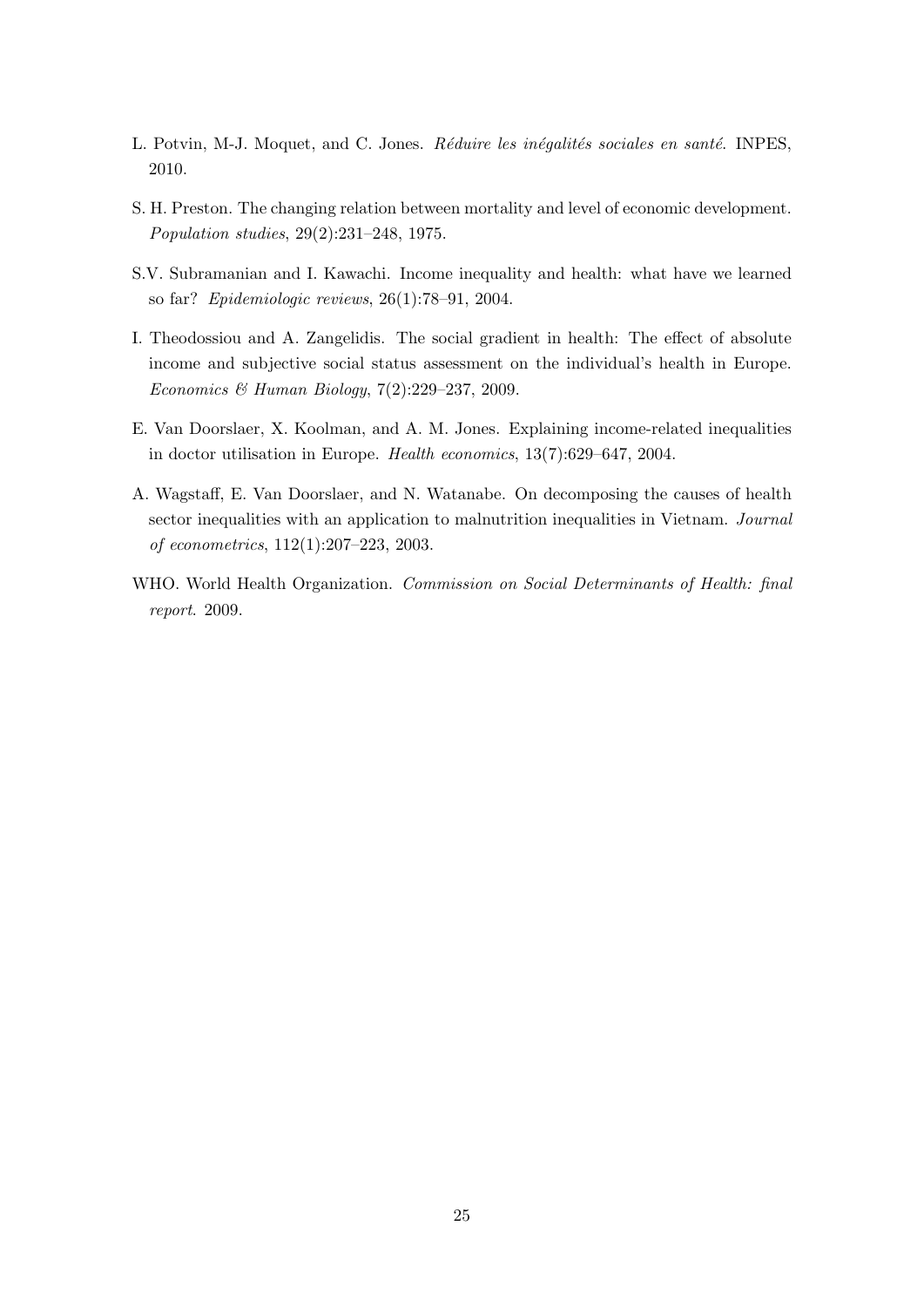# A Descriptive Statistics

<span id="page-26-0"></span>

| <b>Variables</b>                                      |           | <b>Mean Standard Deviation</b> | Min            | Max                 |
|-------------------------------------------------------|-----------|--------------------------------|----------------|---------------------|
| Health                                                |           |                                |                |                     |
| Self-perceived health status $(N=63 626)$             | 2.85      | 1.09                           |                | 5                   |
| Inequalities                                          |           |                                |                |                     |
| Gini per country                                      | 0.39      | 0.05                           | 0.31           | 0.48                |
| Theil per country                                     | 0.33      | 0.19                           | 0.16           | 0.82                |
| Other Variables                                       |           |                                |                |                     |
| Income                                                | 36 621.21 | 71 863.78                      | $\mathfrak{D}$ | $1.00e + 07$        |
| GDP per country $(2013 - Dollar US/capita) 39 726.43$ |           | 11 543.57                      |                | 26 160.08 92 781.41 |
| Education                                             | 11.12     | 4.28                           |                | 25                  |
| Age                                                   | 67.12     | 10.06                          | 50             | 103                 |

Table 4: Descriptive statistics of the variables

<span id="page-26-1"></span>Table 5: Detailed descriptive statistics for the health

| Percentage of people      |
|---------------------------|
| 10.81%                    |
| 27.01%                    |
| $36.52\%$                 |
| Very Good $(4)$<br>17.58% |
| 8.18\%                    |
|                           |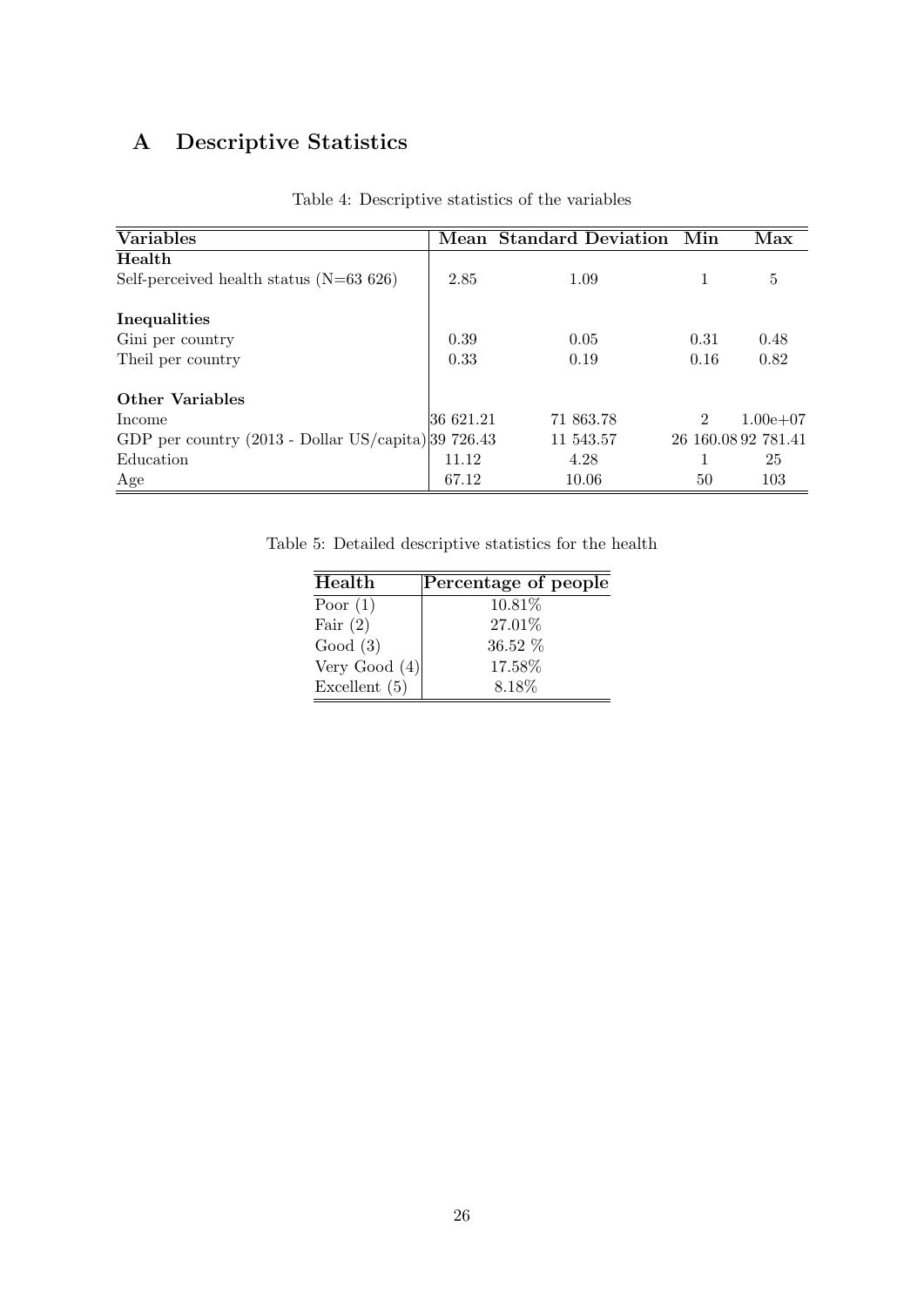<span id="page-27-0"></span>

| Country            | Percentage of people*GDP - 2013** Indexes of inequality*** |           |                        |        |
|--------------------|------------------------------------------------------------|-----------|------------------------|--------|
|                    |                                                            |           | Theil index Gini index |        |
| Austria            | 6.54%                                                      | 45 132.54 | 0.1762                 | 0.3222 |
| Germany            | 8.71%                                                      | 43 282.31 | 0.2234                 | 0.3672 |
| Sweden             | 7.06%                                                      | 44 585.87 | 0.1672                 | 0.3183 |
| <b>Netherlands</b> | 6.42%                                                      | 46 749.31 | 0.2152                 | 0.3543 |
| Spain              | 9.75%                                                      | 33 111.45 | 0.2521                 | 0.3813 |
| Italy              | 6.88%                                                      | 34 836.43 | 0.373                  | 0.4239 |
| France             | $6.86\%$                                                   | 37 617.06 | 0.8224                 | 0.4772 |
| Denmark            | 6.37%                                                      | 43797.23  | 0.1578                 | 0.3138 |
| Switzerland        | 4.62%                                                      | 56 896.91 | 0.2144                 | 0.3554 |
| Belgium            | 8.66%                                                      | 41 863.94 | 0.3849                 | 0.4545 |
| Czech Republic     | 8.7%                                                       | 28 962.64 | 0.2123                 | 0.3512 |
| Luxembourg         | 2.5%                                                       | 92 781.4  | 0.2649                 | 0.3979 |
| <b>Israel</b>      | 3.56%                                                      | 32 504.72 | 0.2475                 | 0.3906 |
| Slovenia           | 4.51%                                                      | 28 675.43 | 0.3696                 | 0.451  |
| Estonia            | 8.88%                                                      | 26 160.08 | 0.6816                 | 0.4497 |

Table 6: Detailed descriptive statistics for the countries

\*: From each country in the full sample.

\*\*: Gross Domestic Product, Total dollar US/capita.

\*\*\*: Values.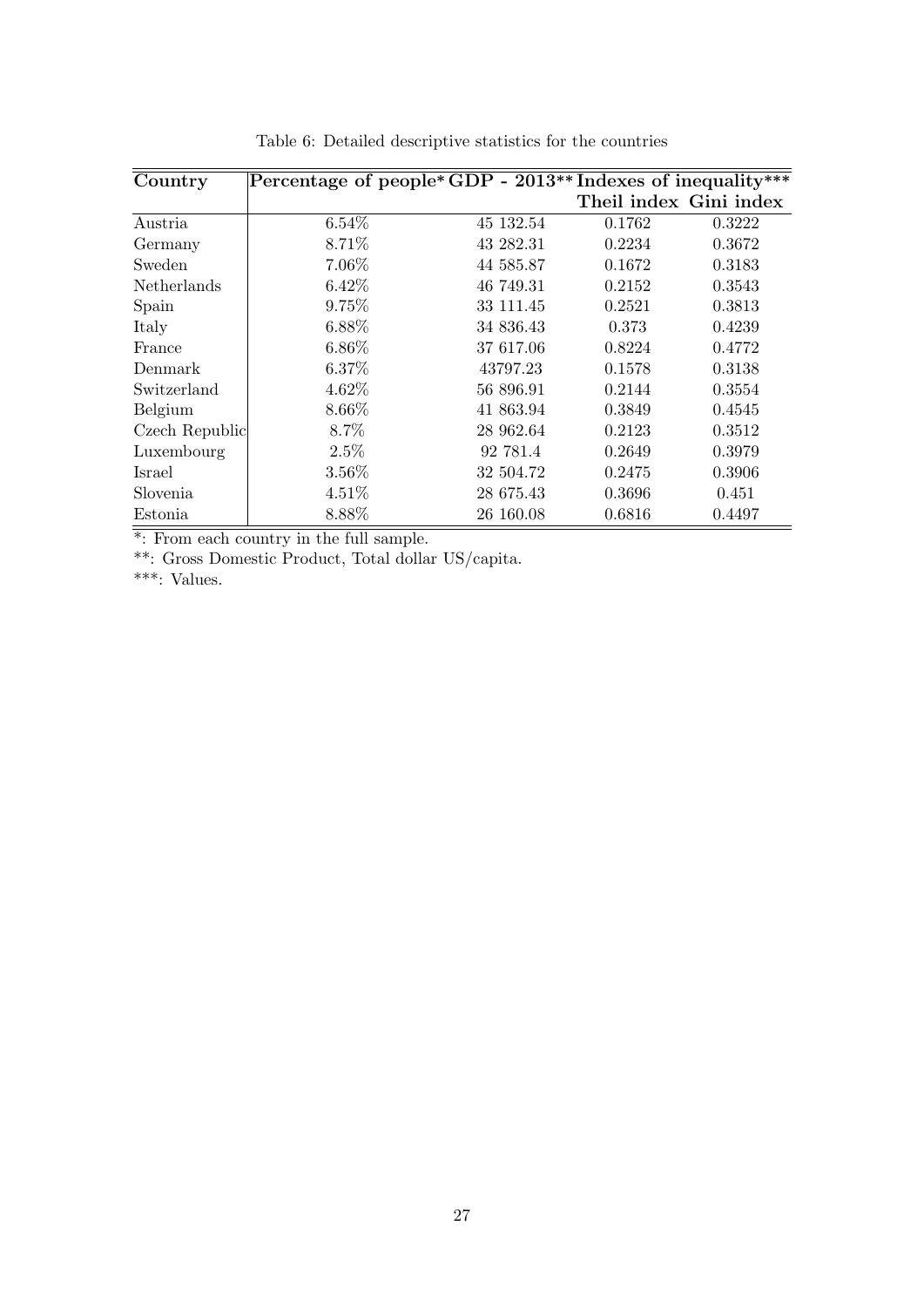# B Additional Econometric Results

| <b>Variables</b>                      | <b>Strong IIH</b> | Weak IIH        |
|---------------------------------------|-------------------|-----------------|
| Income                                | $1.83e-06$ ***    | $1.89e-06$ ***  |
|                                       | $(1.20e-07)$      | $(1.44e-07)$    |
| Income squared                        | $-2.05e-13$ ***   | $-2.13e-13$ *** |
|                                       | $(1.50e-14)$      | $(1.73e-14)$    |
| Index of inequalities (Lagged Gini)   | $-2.25$ ***       | $-3.513$ ***    |
|                                       | (0.148)           | (0.287)         |
| Quintile 1                            |                   | 0.057           |
|                                       |                   | (0.122)         |
| Quintile 2                            |                   | $0.293**$       |
|                                       |                   | (0.121)         |
| Quintile 3                            |                   | 0.108           |
|                                       |                   | (0.12)          |
| Quintile 4                            |                   | 0.071           |
|                                       |                   | (0.119)         |
| Quintile 5                            |                   | Reference group |
| Interaction quintile $1 \& \text{II}$ |                   | $-0.935$ **     |
|                                       |                   | (0.404)         |
| Interaction quintile $2 \& \text{II}$ |                   | $-1.541$ ***    |
|                                       |                   | (0.401)         |
| Interaction quintile $3 \& \text{II}$ |                   | $-0.733$ **     |
|                                       |                   | (0.399)         |
| Interaction quintile $4 \& \text{II}$ |                   | $-0.352$        |
|                                       |                   | (0.398)         |
| Interaction quintile $5 \& \text{II}$ |                   | Reference group |
| Mechanisms:                           |                   |                 |
| 1st: % Health expenditure in the GDP  | $0.07***$         |                 |
|                                       | (0.003)           |                 |
| 2nd: Received help from others        | $-0.179$ ***      |                 |
|                                       | (0.006)           |                 |
| 2nb bis: Given help to others         | $0.001$ ***       |                 |
|                                       | (0.0001)          |                 |
| 3rd: Life satisfaction                | $0.22$ ***        |                 |
|                                       | (0.003)           |                 |
| GDP                                   | $2.04e-06$ ***    | 9.91e-06 ***    |

<span id="page-28-0"></span>Table 7: Results with the lagged measurement for the income inequalities index (Wave 5)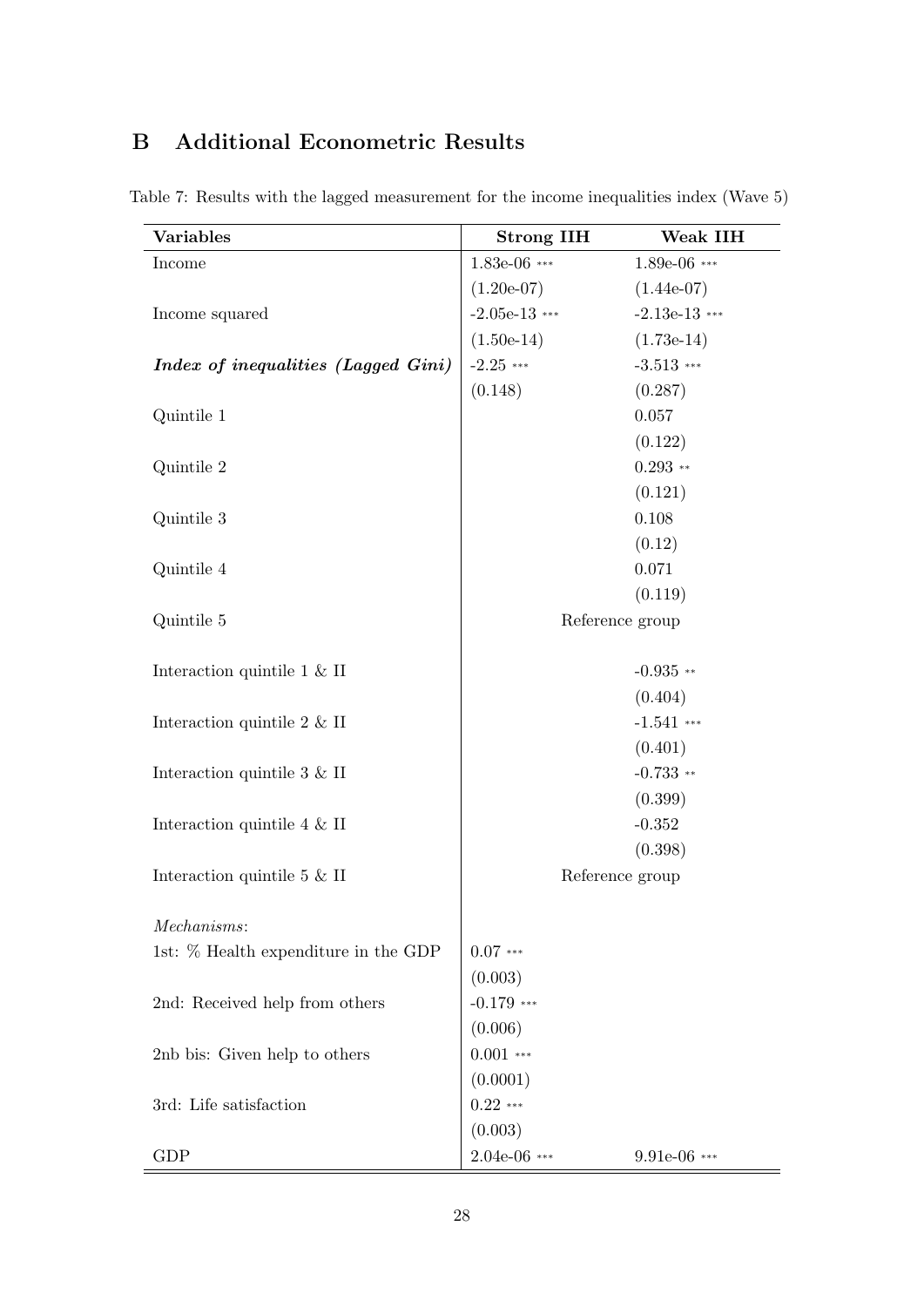| <b>Variables</b>                                                      | <b>Strong IIH</b> | Weak IIH      |  |  |
|-----------------------------------------------------------------------|-------------------|---------------|--|--|
|                                                                       | $(4.55e-07)$      | $(4.64e-07)$  |  |  |
| Age                                                                   | $0.024$ ***       | $0.048$ ***   |  |  |
|                                                                       | (0.006)           | (0.006)       |  |  |
| Age squared                                                           | $-0.0003$ ***     | $-0.0005$ *** |  |  |
|                                                                       | (0.0001)          | (0.0001)      |  |  |
| Years of education                                                    | $0.026$ ***       | $0.023$ ***   |  |  |
|                                                                       | (0.001)           | (0.001)       |  |  |
| Gender $= 1$ if women                                                 | $-0.0002$         | $-0.003$      |  |  |
|                                                                       | (0.009)           | (0.009)       |  |  |
| Marital Status:                                                       |                   |               |  |  |
| Married, living with spouse                                           | Reference group   |               |  |  |
|                                                                       |                   |               |  |  |
| Registered partnership                                                | $-0.018$          | 0.03          |  |  |
|                                                                       | (0.035)           | (0.035)       |  |  |
| Married, not living with spouse                                       | 0.006             | $-0.076*$     |  |  |
|                                                                       | (0.039)           | (0.039)       |  |  |
| Never married                                                         | 0.019             | 0.007         |  |  |
|                                                                       | (0.019)           | (0.019)       |  |  |
| Divorced                                                              | $0.059$ ***       | 0.006         |  |  |
|                                                                       | (0.016)           | (0.016)       |  |  |
| Widowed                                                               | $0.042$ ***       | $-0.013$      |  |  |
|                                                                       | (0.014)           | (0.014)       |  |  |
| Job Situation:                                                        |                   |               |  |  |
| Retired                                                               | Reference group   |               |  |  |
|                                                                       |                   |               |  |  |
| Employed                                                              | $0.254$ ***       | $0.304$ ***   |  |  |
|                                                                       | (0.014)           | (0.014)       |  |  |
| Unemployed                                                            | $-0.069$ ***      | $-0.118$ ***  |  |  |
|                                                                       | (0.028)           | (0.028)       |  |  |
| Permanently sick                                                      | $-1.031$ ***      | $-1.154$ ***  |  |  |
|                                                                       | (0.026)           | (0.026)       |  |  |
| Home-maker                                                            | $-0.019$          | $0.031 *$     |  |  |
|                                                                       | (0.017)           | (0.017)       |  |  |
| Other                                                                 | $-0.152$ ***      | $-0.179$ ***  |  |  |
|                                                                       | (0.031)           | (0.031)       |  |  |
| ***: $1\%$ significant; **: $5\%$ significant; *: $10\%$ significant. |                   |               |  |  |

Table 7: Results with the lagged measurement for the income inequalities index (continued)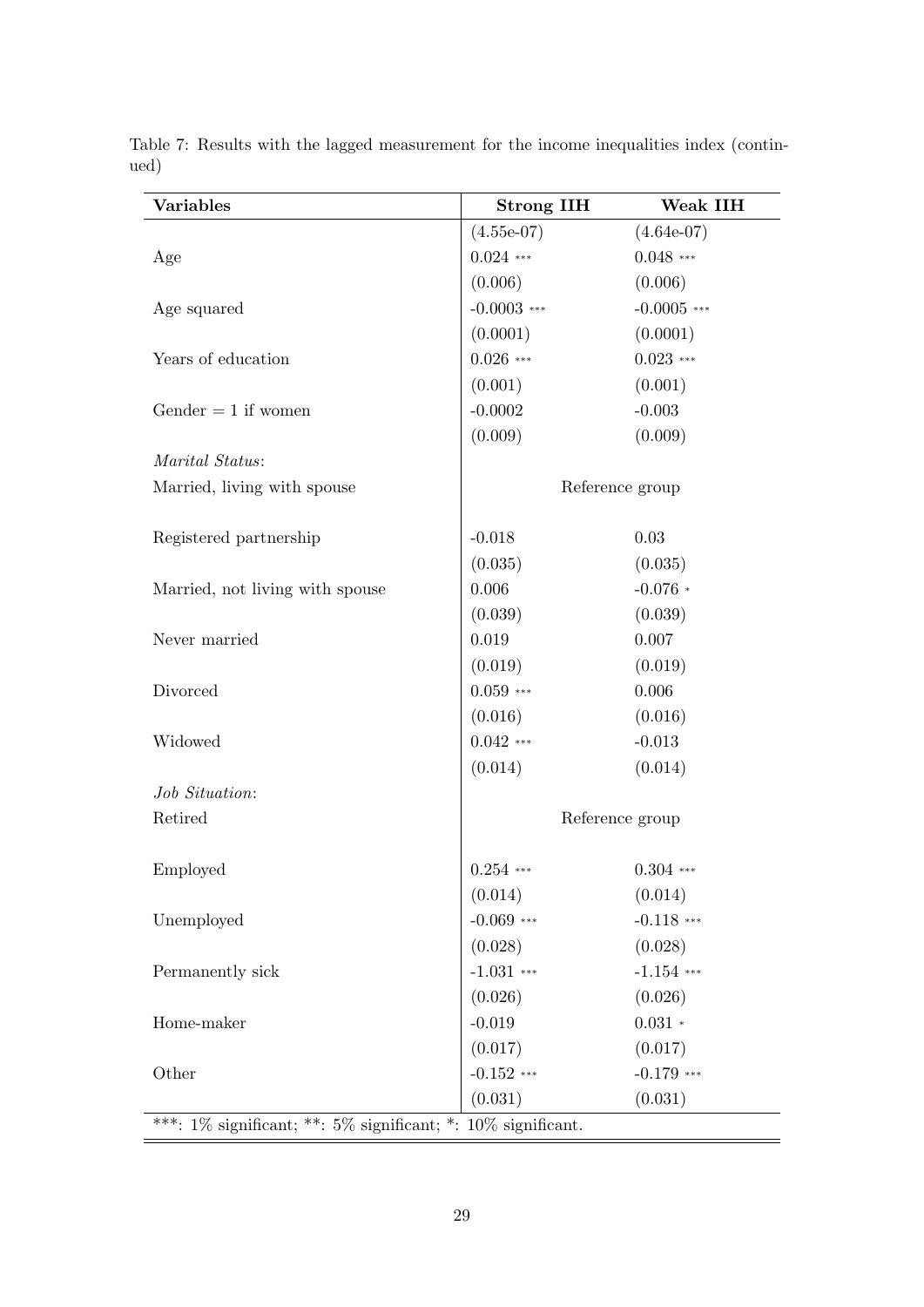<span id="page-30-0"></span>

| <b>Variables</b>                                                                 | <b>Health commodities</b> |                                         |                 |                  |  |  |
|----------------------------------------------------------------------------------|---------------------------|-----------------------------------------|-----------------|------------------|--|--|
|                                                                                  | $1$ to $2$                | 2 to 3                                  | 3 to 4          | $4\ {\rm to}\ 5$ |  |  |
| Income                                                                           | $1.99e-06$ ***            | $2.25e-06$ ***                          | $3.68e-06$ ***  | 3.81e-06 ***     |  |  |
|                                                                                  | $(2.76e-07)$              | $(2.00e-07)$                            | $(2.44e-07)$    | $(4.44e-07)$     |  |  |
| Income squared                                                                   | $-2.11e-13$ ***           | $-7.96e-13$ ***                         | $-3.26e-13$ *** | $-5.41e-12$ ***  |  |  |
|                                                                                  | $(2.90e-14)$              | $(1.17e-13)$                            | $(4.71e-13)$    | $(1.55e-12)$     |  |  |
| Age                                                                              | $0.037$ ***               | $0.037$ ***                             | $0.026$ ***     | $0.029$ ***      |  |  |
|                                                                                  | (0.01)                    | (0.008)                                 | (0.009)         | (0.012)          |  |  |
| Age squared                                                                      | $-0.0004$ ***             | $-0.0004$ ***                           | $-0.0004$ ***   | $-0.0003$ ***    |  |  |
|                                                                                  | (0.0001)                  | (0.0001)                                | (0.0001)        | (0.0001)         |  |  |
| Years of education                                                               | $0.031***$                | $0.038$ ***                             | $0.036$ ***     | $0.024$ ***      |  |  |
|                                                                                  | (0.002)                   | (0.001)                                 | (0.001)         | (0.002)          |  |  |
| Gender $= 1$ if women                                                            | $0.066$ ***               | $-0.014$                                | $-0.005$        | $-0.002$ **      |  |  |
|                                                                                  | (0.016)                   | (0.012)                                 | (0.012)         | (0.016)          |  |  |
| Marital Status:                                                                  |                           |                                         |                 |                  |  |  |
| Married, living with spouse                                                      |                           |                                         | Reference group |                  |  |  |
| Registered partnership                                                           | $-0.063$                  | $-0.093$ **                             | 0.029           | $-0.027$         |  |  |
|                                                                                  | (0.069)                   | (0.046)                                 | (0.045)         | (0.057)          |  |  |
| Married, not living with spouse                                                  | $-0.251$ ***              | $-0.112**$                              | $-0.0001$       | $0.118 *$        |  |  |
|                                                                                  | (0.062)                   | (0.049)                                 | (0.053)         | (0.069)          |  |  |
| Never married                                                                    | $-0.048$                  | $-0.068$ ***                            | $-0.038$        | $-0.065*$        |  |  |
|                                                                                  | (0.032)                   | (0.024)                                 | (0.026)         | (0.035)          |  |  |
| Divorced                                                                         | $-0.157$ ***              | $-0.059$ ***                            | $0.05***$       | $0.06**$         |  |  |
|                                                                                  | (0.026)                   | (0.019)                                 | (0.021)         | (0.027)          |  |  |
| Widowed                                                                          | $-0.017$                  | $-0.015$                                |                 |                  |  |  |
|                                                                                  | (0.021)                   | (0.017)                                 | (0.02)          | (0.029)          |  |  |
| Job Situation:                                                                   |                           |                                         |                 |                  |  |  |
| Retired                                                                          |                           |                                         | Reference group |                  |  |  |
| Employed                                                                         | $0.398$ ***               | $0.312$ ***                             | $0.203$ ***     | $0.174$ ***      |  |  |
|                                                                                  | (0.029)                   | (0.019)                                 | (0.019)         | (0.025)          |  |  |
| Unemployed                                                                       |                           | $-0.222$ *** $-0.191$ ***               | $-0.233$ ***    | $-0.126$ **      |  |  |
|                                                                                  |                           | $(0.047)$ $(0.035)$ $(0.038)$ $(0.053)$ |                 |                  |  |  |
| Permanently sick                                                                 |                           | $-1.196$ *** $-1.268$ *** $-1.307$ ***  |                 | $-0.963$ ***     |  |  |
|                                                                                  |                           | $(0.033)$ $(0.038)$ $(0.054)$           |                 | (0.076)          |  |  |
| Home-maker                                                                       |                           | $-0.088$ *** $-0.052$ **                | $-0.047$ *      | $-0.006$         |  |  |
|                                                                                  |                           | $(0.029)$ $(0.022)$ $(0.025)$           |                 | (0.035)          |  |  |
| Other                                                                            | $-0.354$ ***              | $-0.173$ ***                            | $-0.145$ ***    | $-0.017$         |  |  |
|                                                                                  | (0.041)                   | (0.037)                                 | (0.046)         | (0.064)          |  |  |
| Dummies for countries are included but not reported, and available upon request. |                           |                                         |                 |                  |  |  |
| ***: $1\%$ significant; **: $5\%$ significant; *: $10\%$ significant             |                           |                                         |                 |                  |  |  |

| Table 8: Absolute Income Hypothesis - Generalized ordered probit (Wave 5) |  |  |
|---------------------------------------------------------------------------|--|--|
|---------------------------------------------------------------------------|--|--|

1 to 2: Fair to Poor; 2 to 3: Poor to Good; 3 to 4: Good to VG; 4 to 5: VG to Excellent.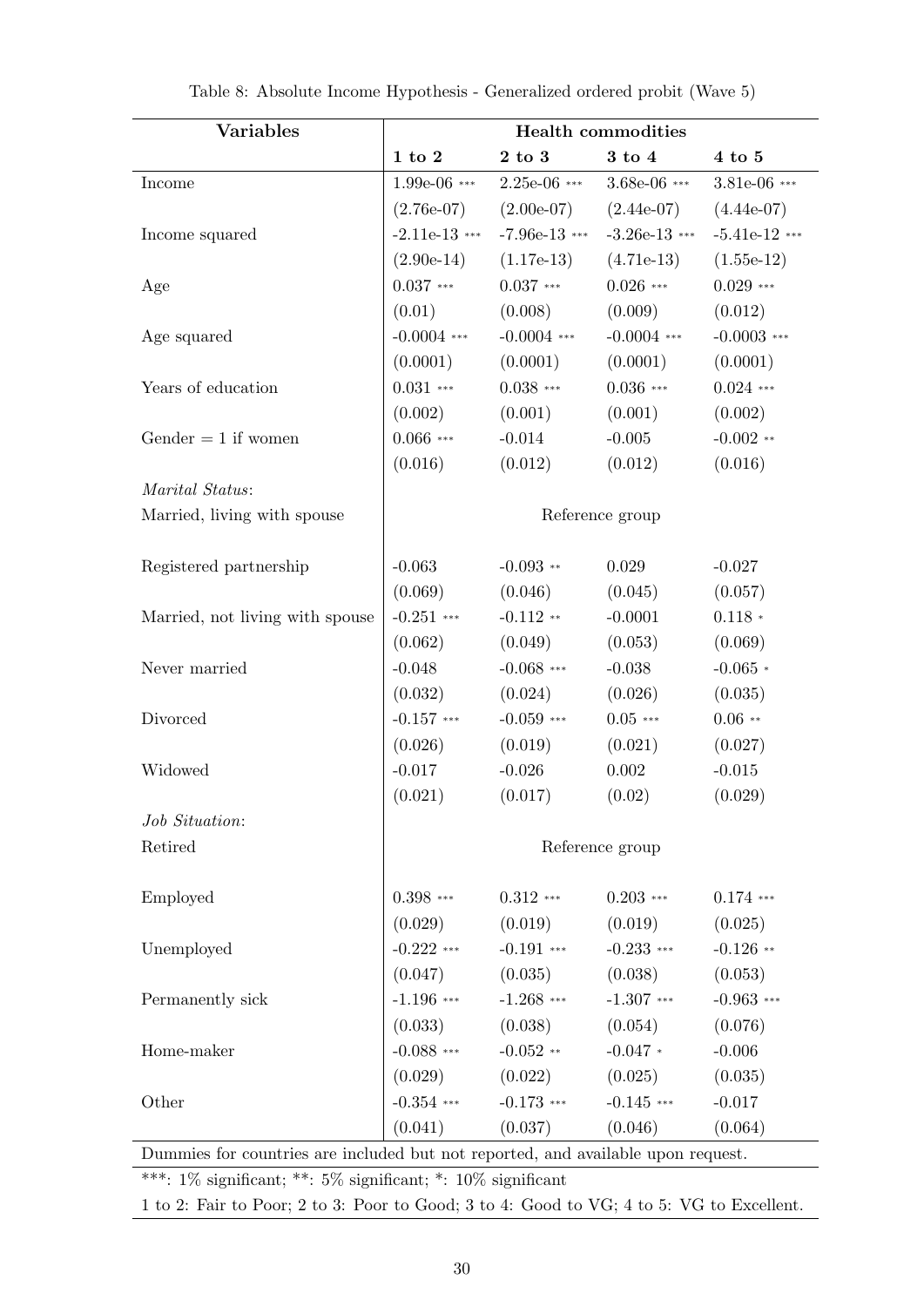<span id="page-31-0"></span>

| <b>Variables</b>                | <b>Health commodities</b> |                  |                  |                 |  |
|---------------------------------|---------------------------|------------------|------------------|-----------------|--|
|                                 | $1$ to $2$                | $2\ {\rm to}\ 3$ | $3\ {\rm to}\ 4$ | $4$ to $5$      |  |
| Income                          | $1.75e-06$ ***            | $2.34e-06$ ***   | $3.89e-06$ ***   | $3.20e-06$ ***  |  |
|                                 | $(2.69e-07)$              | $(1.97e-07)$     | $(2.38e-07)$     | $(4.42e-07)$    |  |
| Income squared                  | $-1.89e-13$ ***           | $-8.28e-13$ ***  | $-3.75e-12$ ***  | $-5.18e-12$ *** |  |
|                                 | $(2.82e-14)$              | $(1.18e-13)$     | $(4.72e-13)$     | $(1.60e-12)$    |  |
| Index of inequalities (Theil)   | $-0.095$ **               | $-0.369$ ***     | $-0.7389$ ***    | $-0.4746$ ***   |  |
|                                 | (0.041)                   | (0.031)          | (0.035)          | (0.048)         |  |
| Mechanisms:                     |                           |                  |                  |                 |  |
| 1st: $%$ Health exp. in the GDP | $0.059$ ***               | $0.087$ ***      | $0.073$ ***      | $0.082$ ***     |  |
|                                 | (0.005)                   | (0.004)          | (0.004)          | (0.006)         |  |
| 2nd: Received help from others  | $-0.214$ ***              | $-0.193$ ***     | $-0.134$ ***     | $-0.089$ ***    |  |
|                                 | (0.009)                   | (0.008)          | (0.009)          | (0.013)         |  |
| 2nb bis: Given help to others   | $0.001$ ***               | $0.001$ ***      | $0.001$ ***      | $0.001$ ***     |  |
|                                 | (0.0001)                  | (0.0001)         | (0.0001)         | (0.0001)        |  |
| 3rd: Life satisfaction          | $0.195$ ***               | $0.215$ ***      | $0.239$ ***      | $0.238$ ***     |  |
|                                 | (0.004)                   | (0.003)          | (0.004)          | (0.006)         |  |
| <b>GDP</b>                      | $2.52e-06$ ***            | $1.41e-06$ **    | $-4.87e-07$      | 5.94e-07        |  |
|                                 | $(8.66e-07)$              | $(6.04e-07)$     | $(6.36e-07)$     | $(8.72e-07)$    |  |
| Age                             | $0.019 *$                 | 0.004            | 0.013            | $0.019 *$       |  |
|                                 | (0.01)                    | (0.008)          | (0.009)          | (0.012)         |  |
| Age squared                     | $-0.0003$ ***             | $-0.0002$ ***    | $-0.0003$ ***    | $-0.0003$ ***   |  |
|                                 | (0.0001)                  | (0.0001)         | (0.0001)         | (0.0001)        |  |
| Years of education              | $0.025$ ***               | $0.029$ ***      | $0.028$ ***      | $0.021$ ***     |  |
|                                 | (0.002)                   | (0.001)          | (0.0014)         | (0.0018)        |  |
| Gender $= 1$ if women           | $0.069$ ***               | $-0.018$         | $-0.003$         | $-0.0004$       |  |
|                                 | (0.016)                   | (0.012)          | (0.012)          | (0.016)         |  |
| Marital Status:                 |                           |                  |                  |                 |  |
| Married, living with spouse     |                           |                  | Reference group  |                 |  |
| Registered partnership          | $-0.023$                  | $-0.053$         | 0.034            | 0.014           |  |
|                                 | (0.071)                   | (0.047)          | (0.045)          | (0.058)         |  |
| Married, not living with spouse | $-0.131$ **               | 0.005            | $0.091 *$        | $0.122 *$       |  |
|                                 | (0.065)                   | (0.051)          | (0.054)          | (0.072)         |  |
| Never married                   | 0.033                     | 0.023            | $0.064$ **       | 0.001           |  |
|                                 | (0.034)                   | (0.025)          | (0.027)          | (0.036)         |  |
| Divorced                        | $-0.046*$                 | $0.062$ ***      | $0.166$ ***      | $0.122$ ***     |  |
|                                 | (0.028)                   | (0.021)          | (0.022)          | (0.028)         |  |
| Widowed                         | $0.053$ **                | $0.069$ ***      | $0.076$ ***      | 0.022           |  |

Table 9: IIH, strong version - Generalized ordered probit (Wave 5)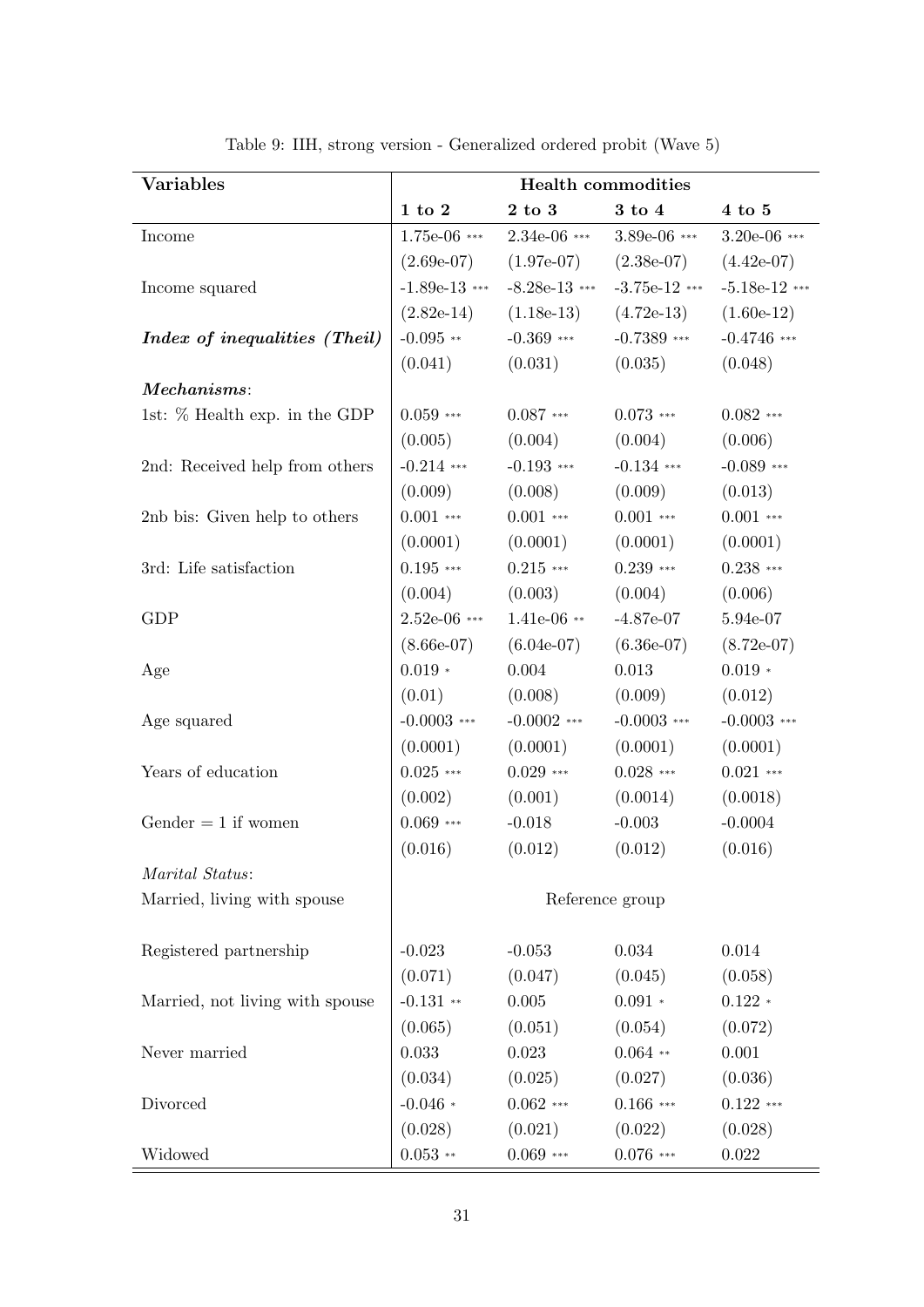| <b>Variables</b>                                                                         | <b>Health commodities</b> |                   |                   |              |  |  |
|------------------------------------------------------------------------------------------|---------------------------|-------------------|-------------------|--------------|--|--|
|                                                                                          | $1$ to $2$                | $2 \text{ to } 3$ | $3 \text{ to } 4$ | $4$ to $5$   |  |  |
|                                                                                          | (0.023)                   | (0.018)           | (0.022)           | (0.031)      |  |  |
| <i>Job Situation:</i>                                                                    |                           |                   |                   |              |  |  |
| Retired                                                                                  | Reference group           |                   |                   |              |  |  |
| Employed                                                                                 | $0.344$ ***               | $0.225$ ***       | $0.177$ ***       | $0.176$ ***  |  |  |
|                                                                                          | (0.03)                    | (0.019)           | (0.019)           | (0.025)      |  |  |
| Unemployed                                                                               | $-0.141$ ***              | $-0.097$ ***      | $-0.11$ ***       | 0.012        |  |  |
|                                                                                          | (0.048)                   | (0.035)           | (0.039)           | (0.054)      |  |  |
| Permanently sick                                                                         | $-1.016$ ***              | $-1.121$ ***      | $-1.098$ ***      | $-0.744$ *** |  |  |
|                                                                                          | (0.034)                   | (0.034)           | (0.056)           | (0.084)      |  |  |
| Home-maker                                                                               | $-0.074$ ***              | $-0.033$          | $-0.076$ ***      | $-0.044$     |  |  |
|                                                                                          | (0.029)                   | (0.022)           | (0.025)           | (0.035)      |  |  |
| Other                                                                                    | $-0.299$ ***              | $-0.114$ ***      | $-0.09 *$         | 0.048        |  |  |
|                                                                                          | (0.043)                   | (0.038)           | (0.048)           | (0.067)      |  |  |
| ***: $1\%$ significant; **: $5\%$ significant; *: $10\%$ significant                     |                           |                   |                   |              |  |  |
| 1 to 2: Fair to Poor; 2 to 3: Poor to Good; 3 to 4: Good to VG; 4 to 5: VG to Excellent. |                           |                   |                   |              |  |  |

Ĩ.

Table 9: IIH, strong version - Generalized ordered probit (continued)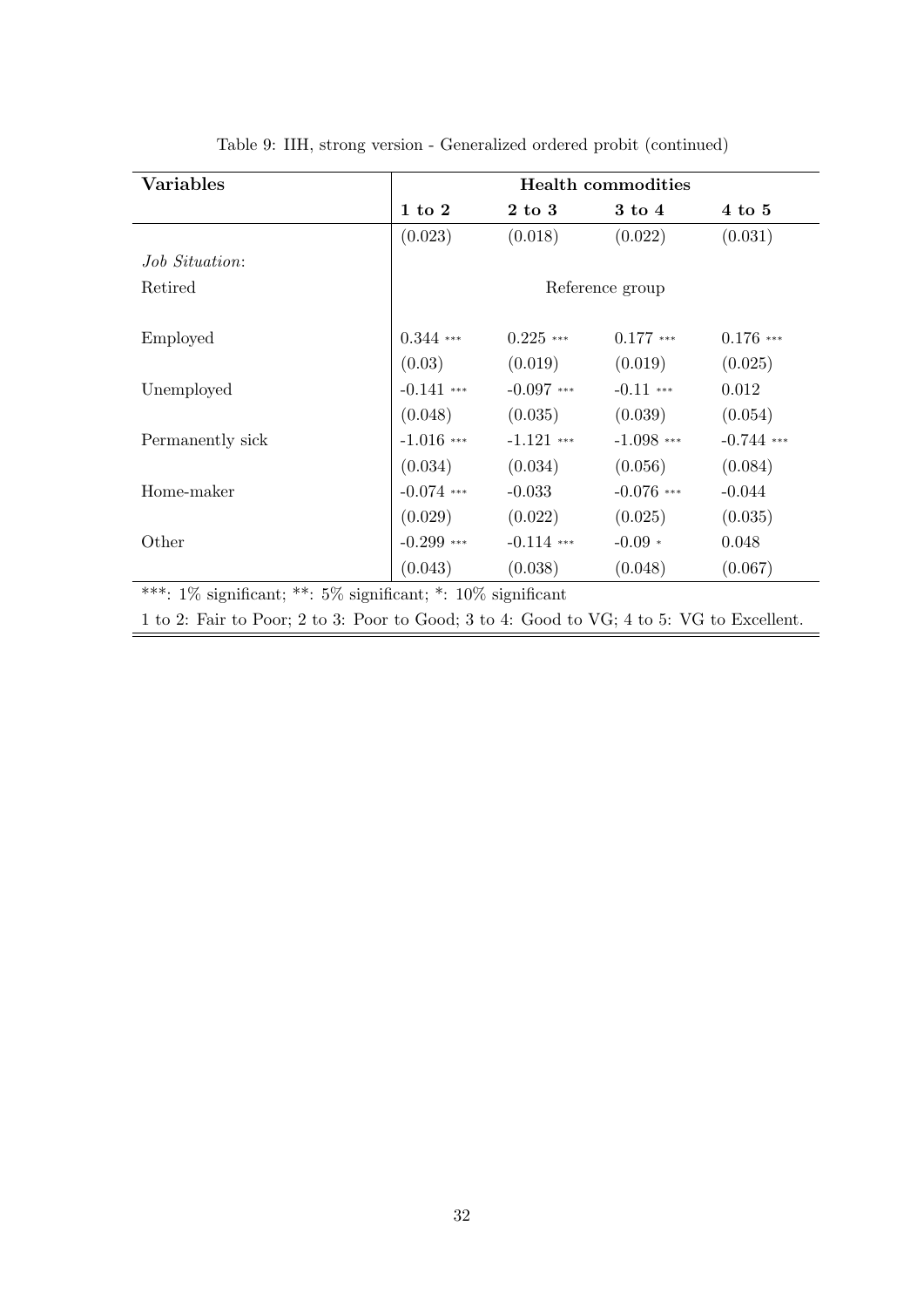<span id="page-33-0"></span>

| <b>Variables</b>              | <b>Health commodities</b>         |                                    |                 |                 |  |  |
|-------------------------------|-----------------------------------|------------------------------------|-----------------|-----------------|--|--|
|                               | $1\ \mathrm{to}\ 2$<br>$2$ to $3$ |                                    | 3 to 4          | $4$ to $5$      |  |  |
| Income                        | $1.97e-06$ ***                    | $3.03e-06$ ***                     | $5.92e-06$ ***  | 7.65e-06 ***    |  |  |
|                               | $(3.06e-07)$                      | $(2.43e-07)$                       | $(3.15e-07)$    | $(6.10e-07)$    |  |  |
| Income squared                | $-2.09e-13$ ***                   | $-1.14e-12$ ***<br>$-6.03e-12$ *** |                 | $-1.60e-11$ *** |  |  |
|                               | $(3.17e-14)$                      | $(1.25e-13)$                       | $(5.21e-13)$    | $(1.92e-12)$    |  |  |
| Index of inequalities (Theil) | $-0.319$ ***                      | $-0.79$ ***                        | $-1.077$ ***    | $-0.899$ ***    |  |  |
|                               | (0.101)                           | (0.065)                            | (0.065)         | (0.084)         |  |  |
| Quintile 1                    | $-0.145$ ***                      | $-0.195$ ***                       | $-0.003$        | $0.07\,$        |  |  |
|                               | (0.055)                           | (0.039)                            | (0.043)         | (0.059)         |  |  |
| Quintile 2                    | $-0.099*$                         | $-0.159$ ***                       | $-0.014$        | 0.079           |  |  |
|                               | (0.054)                           | (0.038)                            | (0.039)         | (0.059)         |  |  |
| Quintile 3                    | $-0.061$                          | $-0.043$                           | 0.018           | 0.025           |  |  |
|                               | (0.054)                           | (0.037)                            | (0.037)         | (0.047)         |  |  |
| Quintile 4                    | $-0.012$                          | $-0.02$                            | 0.055           | 0.023           |  |  |
|                               | (0.056)                           | (0.036)                            | (0.034)         | (0.043)         |  |  |
| Quintile 5                    |                                   |                                    | Reference group |                 |  |  |
|                               |                                   |                                    |                 |                 |  |  |
| Interaction quintile 1 and II | $-0.204$ *                        | 0.079                              | $-0.039$        | 0.084           |  |  |
|                               | (0.12)                            | (0.088)                            | (0.107)         | (0.147)         |  |  |
| Interaction quintile 2 and II | $-0.162$                          | $0.097\,$                          | 0.048           | 0.029           |  |  |
|                               | (0.123)                           | (0.087)                            | (0.101)         | (0.138)         |  |  |
| Interaction quintile 3 and II | $-0.163$                          | $-0.048$                           | $-0.013$        | 0.144           |  |  |
|                               | (0.125)                           | (0.088)                            | (0.098)         | (0.129)         |  |  |
| Interaction quintile 4 and II | $-0.058$                          | 0.066                              | 0.001           | 0.098           |  |  |
|                               | (0.132)                           | (0.088)                            | (0.093)         | (0.124)         |  |  |
| Interaction quintile 5 and II | Reference group                   |                                    |                 |                 |  |  |
| <b>GDP</b>                    | $0.0001$ ***                      | $9.96e-06$ ***                     | 3.83e-06 ***    | 2.17e-06 ***    |  |  |
|                               | $(8.30e-07)$                      | $(6.31e-07)$                       | $(6.99e-07)$    | $(9.91e-07)$    |  |  |
| Age                           | $0.034$ ***                       | $0.023$ ***                        | $0.029$ ***     | $0.034$ **      |  |  |
|                               | (0.01)                            | (0.008)                            | (0.008)         | (0.011)         |  |  |
| Age squared                   | $-0.0004$ ***                     | $-0.0003$ ***                      | $-0.0004$ ***   | $-0.0004$ ***   |  |  |
|                               | (0.0001)                          | (0.0001)                           | (0.0001)        | (0.0001)        |  |  |
| Years of education            | $0.025$ ***                       | $0.029$ ***                        | $0.028$ ***     | $0.022$ ***     |  |  |
|                               | (0.002)                           | (0.001)                            | (0.001)         | (0.002)         |  |  |
| Gender $= 1$ if women         | $0.066$ ***                       | $-0.016$                           | 0.0004          | 0.007           |  |  |
|                               | (0.015)                           | (0.011)                            | (0.012)         | (0.016)         |  |  |
| Marital Status:               |                                   |                                    |                 |                 |  |  |

Table 10: IIH, weak version - Generalized ordered probit (Wave 5)